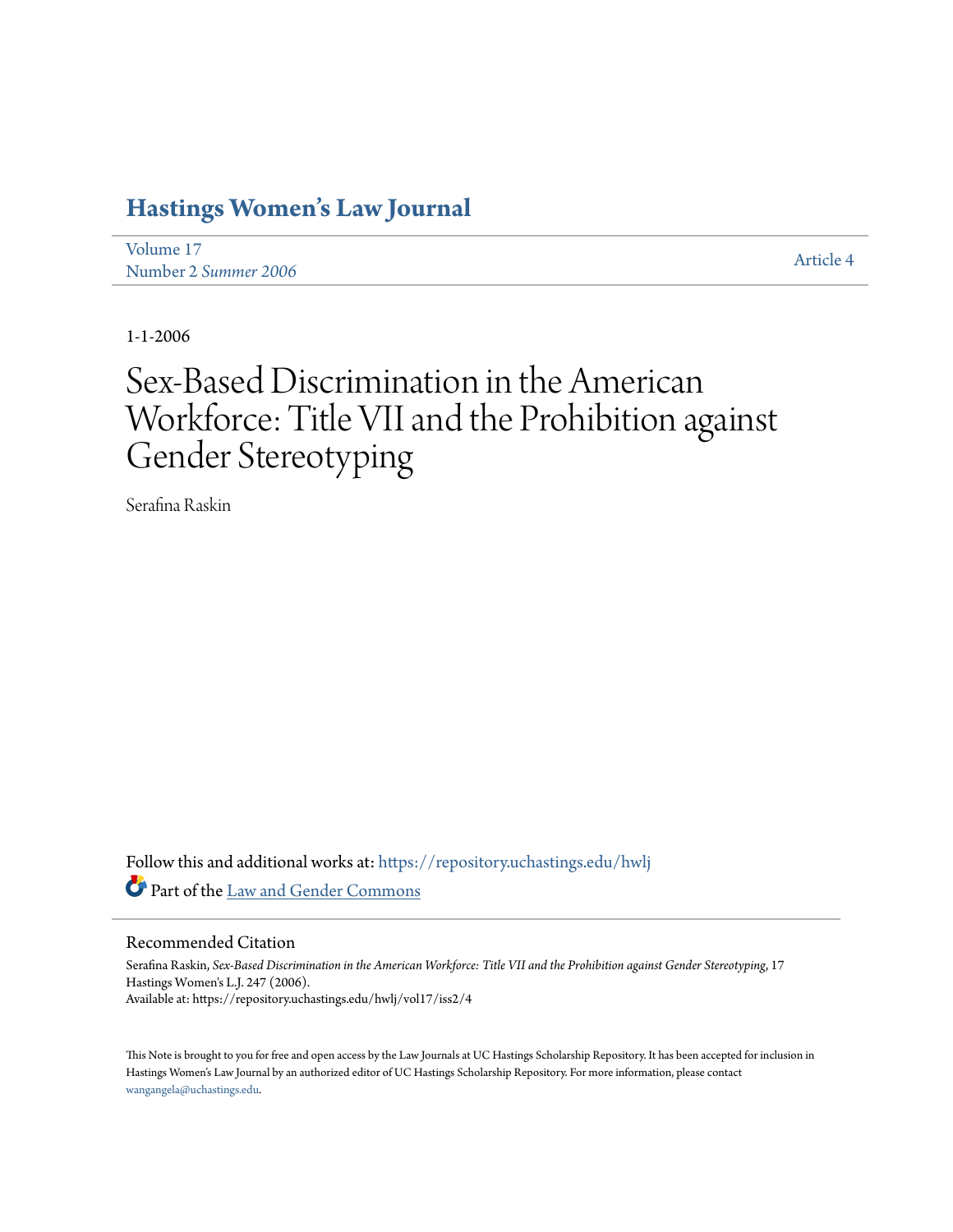## Sex-Based Discrimination in the American Workforce: Title VII and the Prohibition Against Gender Stereotyping

### Serafina Raskin<sup>∗</sup>

#### I. INTRODUCTION

While it is no longer a contentious fact that discrimination on the basis of sex is an all too frequent occurrence in the American workplace, the question that has become more pressing is what exactly constitutes sex discrimination?<sup>1</sup> Grooming and other appearance based standards have long been tolerated under the auspices of "managerial discretion" or a business' attempt to establish a corporate image, attract customers, or ensure health and safety standards are met. Yet, today's employees are taking a stance against those employers who fail to address equality concerns with regard to appearance and/or dress codes. This Note focuses on the way that existing conceptions of American sex discrimination law fail to meet the changing forms of sexual discrimination in the workplace. By focusing on a feminist critique of the developing case law surrounding workplace appearance rules, this note attempts to develop a more complete understanding of the damage that "sex appropriate" or "sex specific" dress codes do to both the female and male workforce. The final part of this Note addresses the way in which localities have attempted to legislate in the area of appearance and dress, and asks whether such legislation will be able to force employers to change basic cultural expectations about gender.

<sup>∗</sup> J.D. Candidate, May 2006, University of California, Hastings College of the Law; B.A., *cum laude*, 2002, University of California, Irvine. I would like to thank Professor Joseph Grodin, Professor Joan Williams, and the editorial board and staff of the *Hastings Women's Law Journal*.

<sup>1.</sup> *See* Erickson v. Bartell Drug Co., 141 F. Supp. 2d 1266, 1269 (E.D.Wash., 2001) ("the goal of Title VII was to end years of discrimination in employment and to place all men and women, regardless of race, color, religion, or national origin, on equal footing in how they were treated in the workforce.").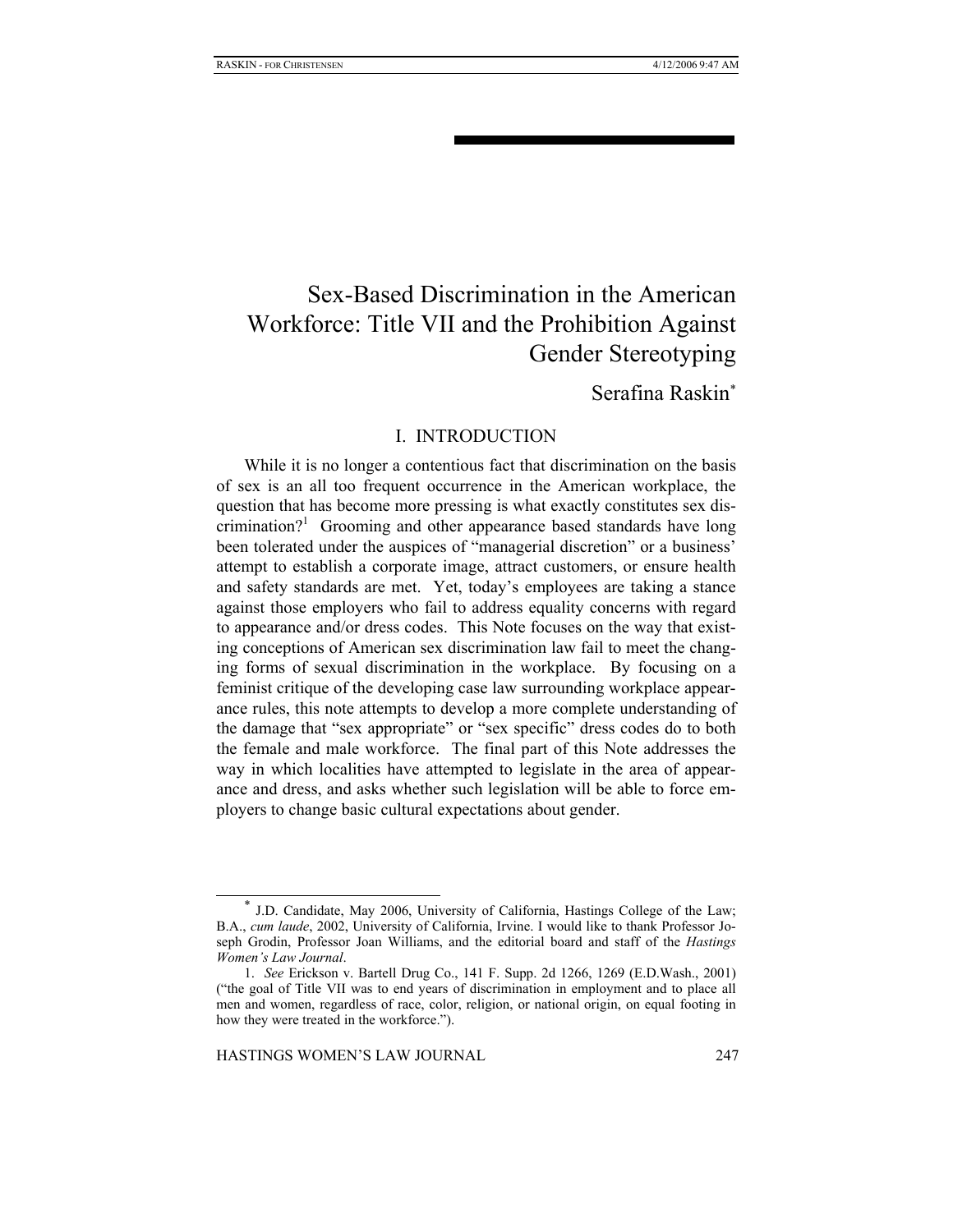#### II. TITLE VII AND DRESS, GROOMING, AND APPEARANCE-BASED RULES

The vast majority of the American workforce must adhere to employercreated policies that establish minimum standards of personal appearance for employees while at work. While most employees unquestioningly accept the legitimacy of the employer rules regarding appearance, other employees have mounted sex discrimination challenges in violation of Title VII of the Civil Rights Act of 1964 (or a state's equivalent).<sup>2</sup> Unfortunately, American courts have consistently rejected challenges to employer rules and informal practices regarding employee workplace attire, grooming standards, and personal appearance. Instead, courts have been deferential to employer business judgment, stressing the importance of allowing companies to regulate their employees in order to project a professional image when representing the company and its interests. $3$  This view is expressed by the Court of Appeals for the District of Columbia Circuit:

Perhaps no facet of business life is more important than a company's place in public estimation. That the image created by its employees dealing with the public when on company assignment affects its relations is so well known that we may take judicial notice of an employer's proper desire to achieve favorable acceptance.<sup>4</sup>

Although courts give employers wide latitude in formulating dress codes, employees are challenging these codes with increasing vigor and frequency.<sup>5</sup> A basic review of Title VII challenges to appearance based rules demonstrates that employee challenges tend to fall into two types of fact patterns: "(1) challenges to employer dress or grooming codes that are based on gender-linked assumptions and community norms regarding appropriate appearance or attire for men and women and (2) challenges to employer decisions to employ or retain only employees who have an 'attractive' appearance."<sup>6</sup>

<sup>2.</sup> Title VII of the Civil Rights Act of 1964, 42 U.S.C. § 2000e-2, provides in pertinent part: "(a) It shall be an unlawful employment practice for an employer (1) to fail or refuse to hire or discharge any individual, or otherwise to discriminate against any individual with respect to his compensation, terms, conditions, or privileges of employment, because of such individual's . . . sex . . ." Furthermore, Title VII itself allows an exception to the rule against discrimination on the basis of sex, if the employer can prove that sex is a bona fide occupational qualification ("BFOQ").

<sup>3.</sup> *See, e.g.*, Wislocki-Goin v. Mears, 831 F.2d 1374 (7th Cir. 1987); Woods v. Safeway Stores, Inc., 420 F. Supp. 35 (E.D. Cal. 1976).

<sup>4.</sup> Fagan v. Nat'l Cash Register Co., 481 F.2d 1115, 1124-25 (D.C. Cir. 1973).

<sup>5.</sup> *See, e.g.*, Fountain v. Safeway Stores, Inc., 555 F.2d 753 (9th Cir. 1977); Cloutier v. Costco Wholesale Corp., 311 F. Supp. 2d 190 (D. Mass. 2004).

<sup>6.</sup> DIANNE AVERY & ROBERT BELTON, EMPLOYMENT DISCRIMINATION: CASES AND MATERIALS ON EQUALITY IN THE WORKPLACE, 331 (West Group Publishing 1999) (1971),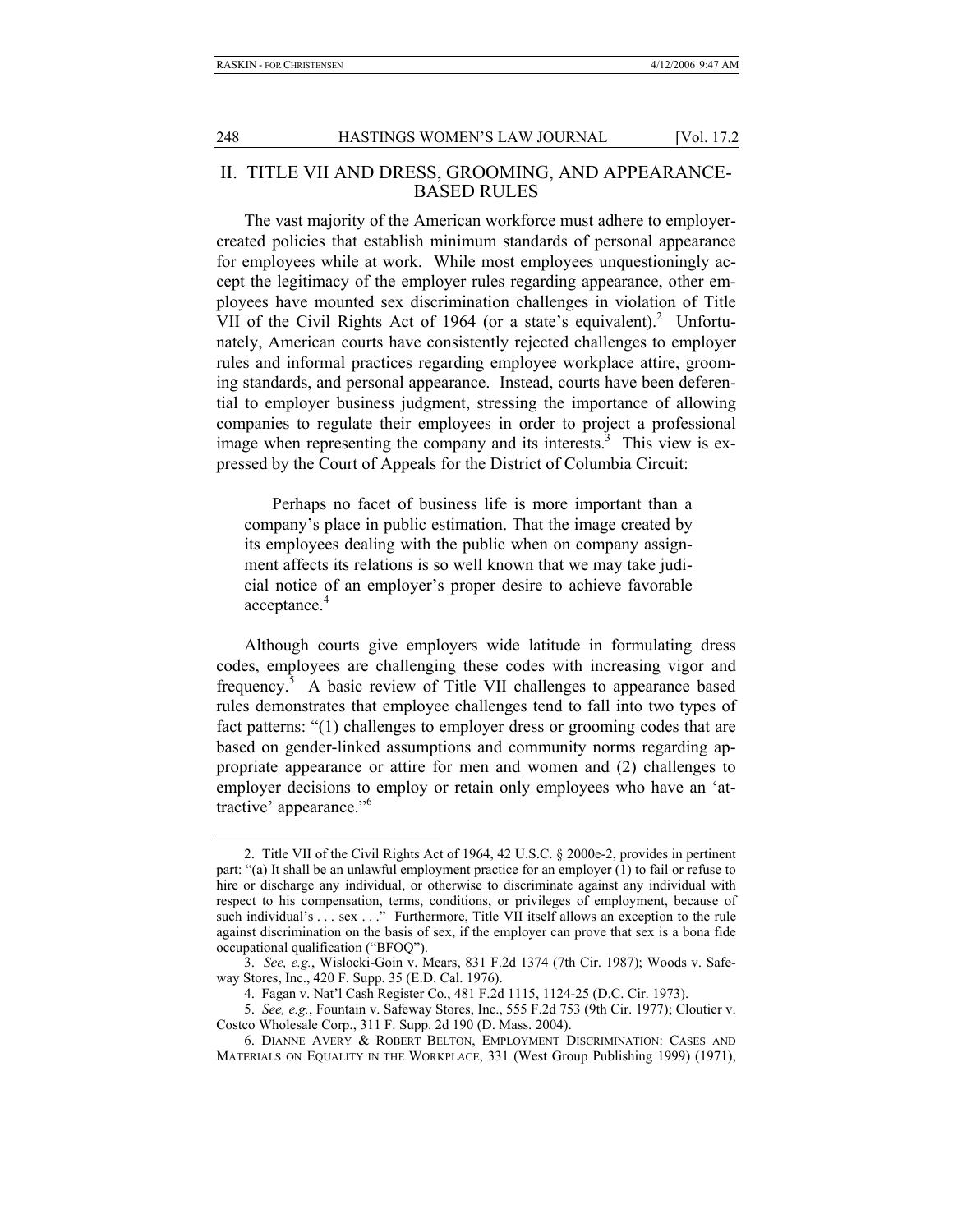#### A. CHALLENGES BASED ON COMMUNITY NORMS AND GENDER-BASED **ASSUMPTIONS**

In the first category of cases, courts have upheld employers' use of personal appearance policies as a legitimate tool to promote a company's image. In *Tavora v. New York Mercantile Exchange*,<sup>7</sup> an employee was terminated for failing to comply with the company hair length policy. He challenged his termination, claiming that the policy restricting hair length for male employees but imposing no similar restriction on female employees discriminates in violation of Title VII.<sup>8</sup> The court observed that of the six federal courts of appeal that have considered the issue, all have agreed that a policy requiring men and not women to wear their hair short does not violate Title VII.<sup>9</sup>

The court concluded that a policy that requires one sex to wear its hair shorter than the other sex is not unlawful merely because it treats men and women differently.<sup>10</sup> The court relied on a series of cases upholding grooming and dress codes based on gender.<sup>11</sup> Specifically, in finding a *de minimus* impact on employees' working conditions, the court relied on the reasoning in *Dodge v. Giant Food, Inc.*, where the D.C. Circuit Court found that "Title VII was never intended to encompass sexual classifications having only an insignificant effect on employment opportunities."<sup>12</sup> Furthermore, other courts had reasoned that hair length policies do not fall within the statutory goal of equal employment sought to be remedied by Title VII.13 For example, the court in *Willingham v. Macon Telegraph Publishing Co.*, found that an employee's length of hair "is related more closely to an employer's choice of how to run his business than to ensuring equality of employment opportunity."<sup>14</sup> Other courts have accepted the argument that the only way to be "gender neutral" is to adopt disparate rules that reflect "the standard of what the community expects of each sex, respectively."<sup>15</sup> Under such reasoning, employers typically may impose ap-

 $\overline{a}$ 

11. *See, e.g.*, Dodge v. Giant Food, Inc., 488 F.2d 1333, 1337 (D.C. Cir. 1973); Willingham v. Macon Tel. Publ'g Co., 507 F.2d 1084, 1092 (5th Cir. 1975).

12. *Dodge,* 488 F.2d at 1337.

*discussing* Karl E. Klare, *Power/Dressing: Regulation of Employee Appearance*, 26 NEW ENG. L. REV. 1395, 1414-25 (1992).

<sup>7.</sup> Tavora v. N.Y. Mercantile Exch., 101 F.3d 907 (2d Cir. 1996).

<sup>8.</sup> *Id.* at 908.

<sup>9.</sup> *Id*. at 908 (citing Longo v. Carlisle DeCoppet & Co., 537 F.2d 685 (2d Cir. 1976)); *see* Barker v. Taft Broad. Co., 549 F.2d 400, 401 (6th Cir. 1977); Earwood v. Cont'l Southeastern Lines, Inc., 539 F.2d 1349, 1351 (4th Cir. 1976); Knott v. Missouri Pac. Ry. Co., 527 F.2d 1249, 1252 (8th Cir. 1975); Willingham v. Macon Tel. Publ'g Co., 507 F.2d 1084, 1092 (5th Cir. 1975); Baker v. California Land Title Co., 507 F.2d 895, 898 (9th Cir. 1974), *cert. denied*, 422 U.S. 1046 (1975); Dodge v. Giant Food, Inc., 488 F.2d 1333, 1337 (D.C. Cir. 1973).

<sup>10.</sup> *Tavora*, 101 F. 3d at 908.

<sup>13.</sup> *Id*.

<sup>14.</sup> *Willingham*, 507 F.2d at 1191.

<sup>15.</sup> Klare, *supra* note 6, at 1419.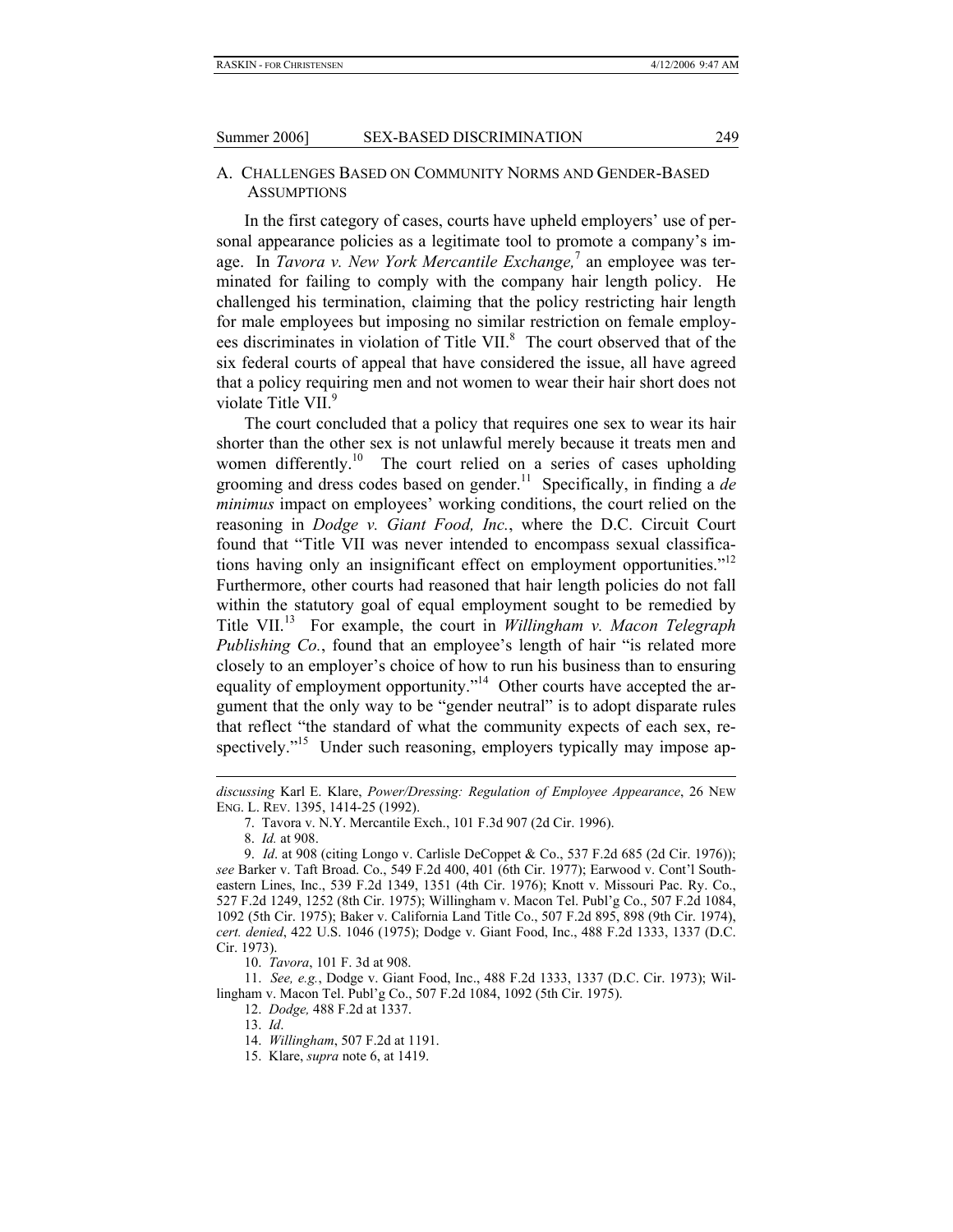pearance standards that have a foundation in social norms, such as prohibiting tattoos, body piercings, or earrings for men, and requiring the wearing of make-up and high heeled shoes for women.<sup>16</sup>

In *Tavora*, the employee-plaintiff claimed that the above mentioned cases were no longer good law by relying on cases where courts found gender-based discrimination unlawful.<sup>17</sup> Specifically, the plaintiff relied on *Newport News Shipbuilding & Dry Dock Co. v. EEOC,* and *City of Los Angeles, Department of Water & Power v. Manhart.*18 In *Newport News*, the Court found a health benefit policy discriminatory that provided lesser benefits for pregnancy-related services to male employees than it provided to female employees.<sup>19</sup> The Court stated, "[s]uch a practice would not pass the simple test of Title VII discrimination that we enunciated in *Los Angeles Dept. of Water & Power v. Manhart*, for it would treat a male employee with dependents 'in a manner which but for that person's sex would be different. $\frac{1}{2}$ <sup>20</sup>

The U.S. Supreme Court in *Manhart* held that an employer may not use the fact that females, as a group, live longer than males to justify a policy of requiring larger contributions by females into a pension plan to receive the same monthly pension benefits when they retire.<sup>21</sup> In finding that such plans were unlawful, the Court stated, "[i]t is now well recognized that employment decisions cannot be predicated on mere 'stereotyped' impressions about the characteristics of males or females."<sup>22</sup> The Court further explained that "[e]ven a true generalization about the class is an insufficient reason for [discrimination]."<sup>23</sup>

In *Tavora*, the plaintiff relied on *Manhart* and *Newport News* to argue that Title VII applies to any employment policy with any difference between men and women, no matter how trivial.<sup>24</sup> Specifically, plaintiff argued that the "but for" test enunciated in *Manhart* and *Newport News*, combined with the Supreme Court's broad prophylactic language intended to eradicate gender-based discrimination, overruled the courts of appeals' cases cited above.25 The court disagreed with Tavora's reading of *Manhart*

<sup>16.</sup> *See, e.g.,* Fagan, 481 F.2d at 1117 n.3 ("reasonable regulations prescribing good grooming standards are not at all uncommon in the business world, indeed, taking account of basic differences in male and female physiques and common differences in customary dress of male and female employees, it is not usually thought that there is unlawful discrimination 'because of sex'").

<sup>17.</sup> *Tavora*, 101 F. 3d at 908.

<sup>18.</sup> *See* Newport News Shipbuilding & Dry Dock Co. v. EEOC, 462 U.S. 669 (1983); City of Los Angeles, Dep't of Water & Power v. Manhart, 435 U.S. 702 (1978).

<sup>19.</sup> *Newport News*, 462 U.S. at 676.

<sup>20.</sup> *Tavora,* 101 F.3d at 908 (citing *Newport News*, 462 U.S. at 676).

<sup>21.</sup> *Manhart*, 462 U.S. 702.

<sup>22.</sup> *Id*. at 709.

<sup>23.</sup> *Id*.

<sup>24.</sup> *Tavora,* 101 F.3d at 908.

<sup>25.</sup> *Id*.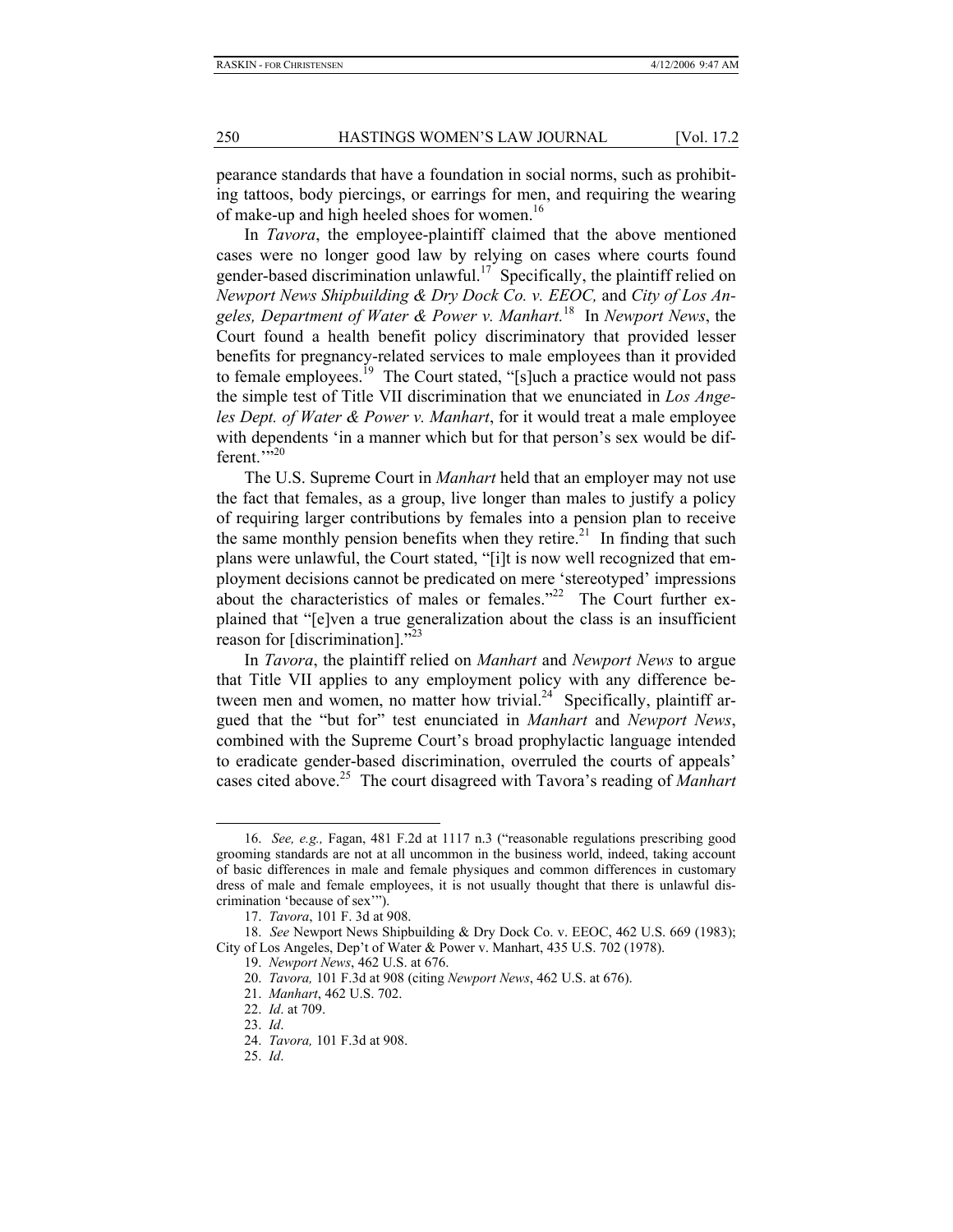and *Newport News.26* The court differentiated the cases cited by the employee, finding that the policies resulting in disparate levels of pension and health benefits for males and females are factually different from the grooming policy at hand.<sup>27</sup> The court reasoned that a policy which requires males to wear their hair shorter than females is not unlawful merely because it treats males and females differently, rather the policy is not unlawful because it is trivial in nature. $28$ 

Based on the court's reasoning in this case, challenges to employer's appearance and grooming policies must demonstrate more than a *de minimus* impact on employees. *Carroll v. Talman Federal Savings and Loan Association of Chicago*, is a leading case striking down an employer's dress code which required female office and managerial employees to wear employer supplied uniforms.  $29$  The cost of the two-piece, color coordinated uniforms was treated as additional income.<sup>30</sup> Male employees at the company were required to wear "customary business attire," consisting of a "suit, a sport jacket and pants, or even a 'leisure suit,' as long as it [was] worn with a shirt and tie."<sup>31</sup>

The company justified its sex-based uniform rules on two bases: first, the bank feared that if it did not impose a uniform on female employees, these women would engage in "dress competition," and second, that if the women were allowed to exercise their own judgment in clothing, the women would "follow the fashion" instead of wearing work appropriate clothing.<sup>32</sup> In striking down the company dress code the court found that the company's justifications "reveal that it is based on offensive stereo-

<sup>26.</sup> *Id*.

<sup>27.</sup> *Tavora,* 101 F.3d at 908-09 ("We believe that Tavora's argument fails to consider the factual context of those decisions, namely employment policies resulting in significantly different levels of pension and health benefits for males and females."). *See also* Harper v. Blockbuster Entm't Corp., 139 F.3d 1385, 1389 (11th Cir. 1998) (distinguishing on similar grounds:

The *Newport News* and *Manhart* plaintiffs could not avoid the effects of the discriminatory policies; they received lesser benefits simply because of their sex. Because the discriminatory policies in those cases were aimed at a single immutable characteristic — the plaintiffs' sex — a simple "but for" test effectively identified forbidden discrimination. In contrast, the alleged discrimination at issue in *Willingham* was between members of the same sex based on the neutral characteristic of hair length. The *Willingham* plaintiff was denied employment because he chose not to cut his hair; however, males in general were not prohibited from working for the defendant. Consequently, applying the "but-for" test from *Newport News* and *Manhart* to a *Willingham*-type situation does not effectively identify forbidden discrimination, i.e., discrimination that deprives members of a given sex of equal employment opportunity. The "but-for" test is appropriate only where alleged discrimination is based on sex alone. Therefore, the Supreme Court's use of that test in *Newport News* and *Manhart* does not affect the analysis or conclusions of the *Willingham* Court).

<sup>28.</sup> *Tavora*, 101 F.3d at 908.

<sup>29.</sup> Carroll v. Talman Fed. Sav. & Loan Ass'n of Chicago, 604 F.2d 1028 (7th Cir. 1979).

<sup>30.</sup> *Id*. at 1030.

<sup>31.</sup> *Id*. at 1029.

<sup>32.</sup> *Id*. at 1033.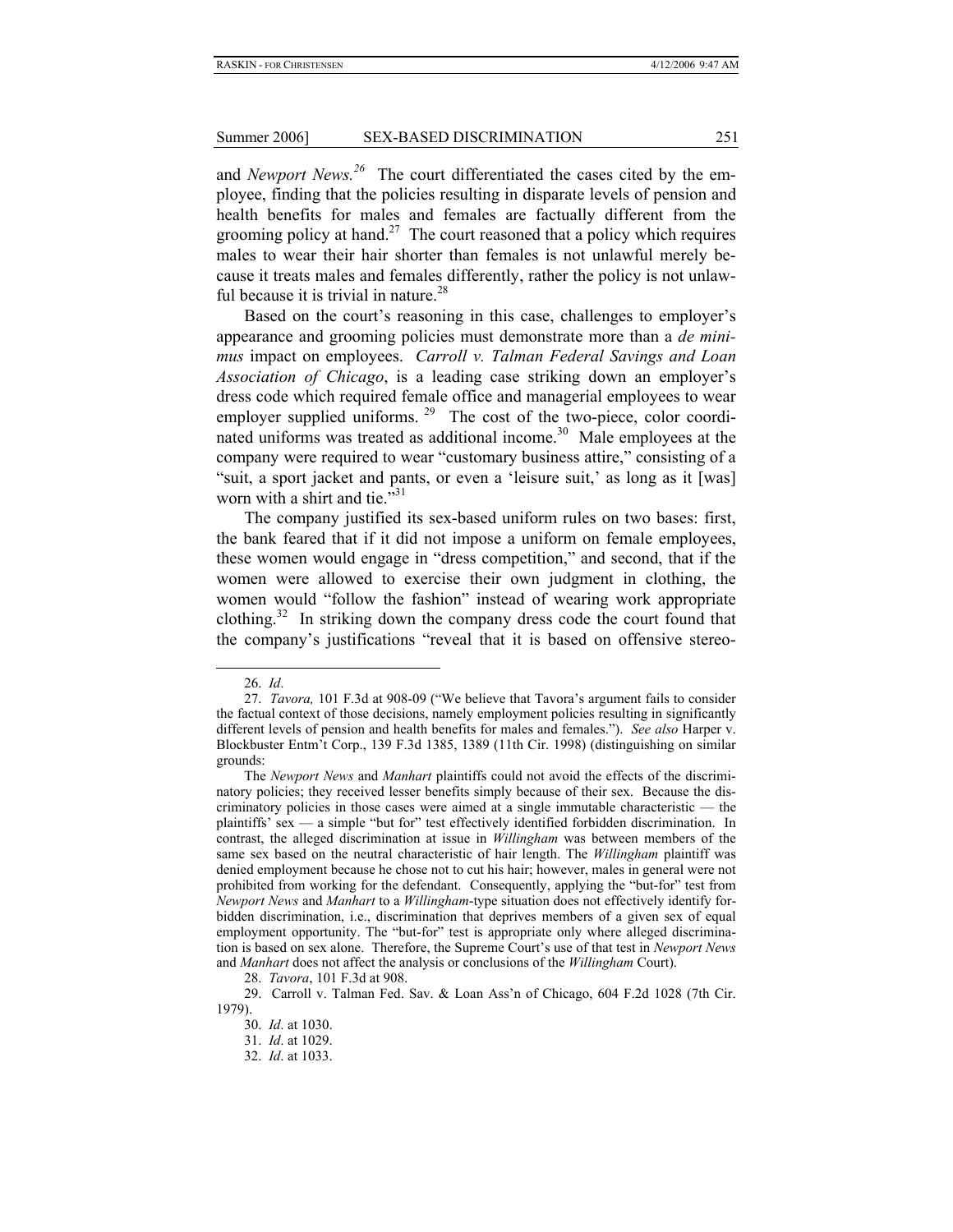types prohibited by Title VII."<sup>33</sup> Furthermore, the court found that:

Two sets of employees performing the same functions are subjected on the basis of sex to two entirely separate dress codes — one including a variety of normal business attire and the other requiring a clearly identifiable uniform. This different treatment in the conditions of employment for female employees cannot be justified by business necessity, since . . . the employer had a variety of nondiscriminatory means of assuring good grooming.<sup>34</sup>

The court held that the employer's policy violated Title VII because as a result of the policy, female employees were subject to a lower professional status, and therefore were the victims of disparate treatment based upon sex.35 "[W]hile there is nothing offensive about uniforms *per se*, when some employees are uniformed and others are not there is a natural tendency to assume that the uniformed women have a lesser professional status than their male colleagues . . . . <sup>356</sup> Currently, a number of workplace personal appearance rules are being challenged as violative of Title VII.<sup>37</sup> The differing opinions by the circuits make it likely that the Supreme Court will make a definitive ruling on the degree of deference afforded to employers in enforcing workplace grooming standards in the near future.

B. DETERMINING THE "HOTNESS" FACTOR IN A "FACIALLY NEUTRAL" MANNER

The second type of Title VII challenges deals with hiring or employment requirements which may be "facially neutral" but may act as a barrier to hiring or promotion. On their face such requirements may appear to harm men and women equally and thus are not discriminatory. However, much empirical data has come forward showing that appearance standards are not applied equally and that women's appearances are scrutinized much more than men's appearances.<sup>38</sup> Furthermore, such "neutral policies" have been accused of perpetuating arcane stereotypes about both men and women.<sup>39</sup>

The Eighth Circuit confronted these issues in *Craft v. Metromedia, Inc*. 40 There, the plaintiff, Christine Craft, was demoted from co-anchor to reporter by the Kansas City, Missouri station (KMBC-TV), as a result of

<sup>33.</sup> *Carroll*, 604 F.2d at 1033*.*

<sup>34.</sup> *Id*. at 1032.

<sup>35.</sup> *Id*. at 1032-33.

<sup>36.</sup> *Id*. at 1033.

<sup>37.</sup> *See, e.g., Harper*, 139 F.3d at 1385.

<sup>38.</sup> *See* AVERY & BELTON, *supra* note 6, at 333-37.

<sup>39.</sup> *See, e.g., Manhart*, 435 U.S. 702; Price Waterhouse v. Hopkins, 490 U.S. 228 (1989).

<sup>40.</sup> *Craft v. Metromedia, Inc*., 766 F.2d 1205 (8th Cir. 1985), *cert. denied*, 475 U.S. 1058 (1986).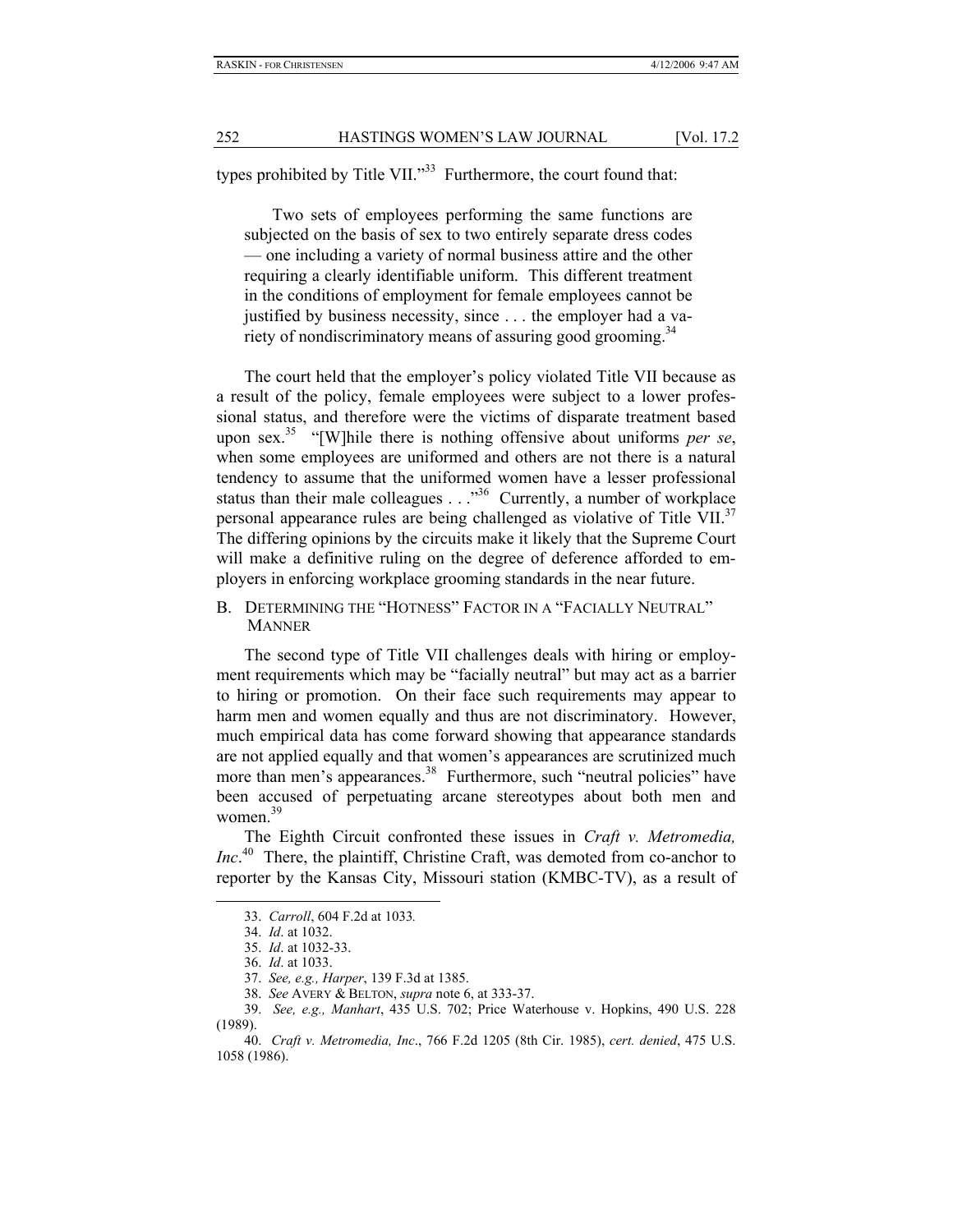focus group studies and telephone polls which were "overwhelmingly negative" toward the plaintiff's appearance and showed that Craft lagged behind her peers in "good looks."<sup>41</sup> Craft challenged her demotion alleging that different standards of appearance were imposed on her than upon her male coworkers.<sup>42</sup> The court of appeals acknowledged that:

Evidence showed a particular concern with appearance in television; the district court stated that reasonable appearance requirements were 'obviously critical' to KMBC's economic wellbeing; and even Craft admitted she recognized that television was a visual medium and that on-air personnel would need to wear appropriate clothes and makeup. . . . While we believe the record shows an overemphasis by KMBC on appearance, we are not the proper forum in which to debate the relationship between newsgathering and dissemination and considerations of appearance and presentation  $-$  i.e., questions of substance versus im $age$  — in television journalism.<sup>43</sup>

Although the court recognized that KMBC imposed gender-specific fashion requirements, the court approved such requirements as a business necessity by relying upon focus group and telephone survey results.<sup>44</sup> The court's opinion suggests that employers who wish to base hiring decisions on the appearance or attractiveness of applicants would be wise to validate such criteria empirically with consumer and market research.

While the court in *Craft* failed to find a violation of Title VII, other courts have found violations where employer dress codes promote demeaning stereotypes of female characteristics and abilities or stereotypical notions of female attractiveness or use of female sexuality to attract business.45 For example, in *EEOC v. Sage Realty Corp.*, plaintiff Margaret

l

45. *See, e.g.*, Gerdom v. Cont'l Airlines, 692 F.2d 602, 608-09 (9th Cir. 1982) (upholding weight requirements for female flight attendants to ensure slenderness), *cert. dis-*

<sup>41.</sup> *Id*. at 1209.

<sup>42.</sup> *Id*. at 1207.

<sup>43.</sup> *Id*. at 1215.

<sup>44.</sup> *Id*. The Court explained that: While there may have been some emphasis on the feminine stereotype of "softness" and bows and ruffles and on the fashionableness of female anchors, the evidence suggests such concerns were incidental to a true focus on consistency of appearance, proper coordination of colors and textures, the effects of studio lighting on clothing and makeup, and the greater degree of conservatism thought necessary in the Kansas City market. The "dos" and "don'ts" for female anchors addressed the need to avoid, for example, tight sweaters or overly "sexy" clothing and extreme "high fashion" or "sporty" outfits while the male "dos" and "don'ts" similarly cautioned against "frivolous" colors and "extreme" textures and styles as damaging to the "authority" of newscasters. These criteria do not implicate the primary thrust of Title VII, which is to prompt employers to "discard outmoded sex stereotypes posing distinct employment disadvantages for one sex." *See* Knott v. Missouri P. R.R., 527 F.2d 1249, 1251 (8th Cir. 1975); *see generally* Patti Buchman, *Title VII Limits on Discrimination Against Television Anchorwomen on the Basis of Age-Related Appearance*, 85 COLUM. L. REV. 190, 201 (1985).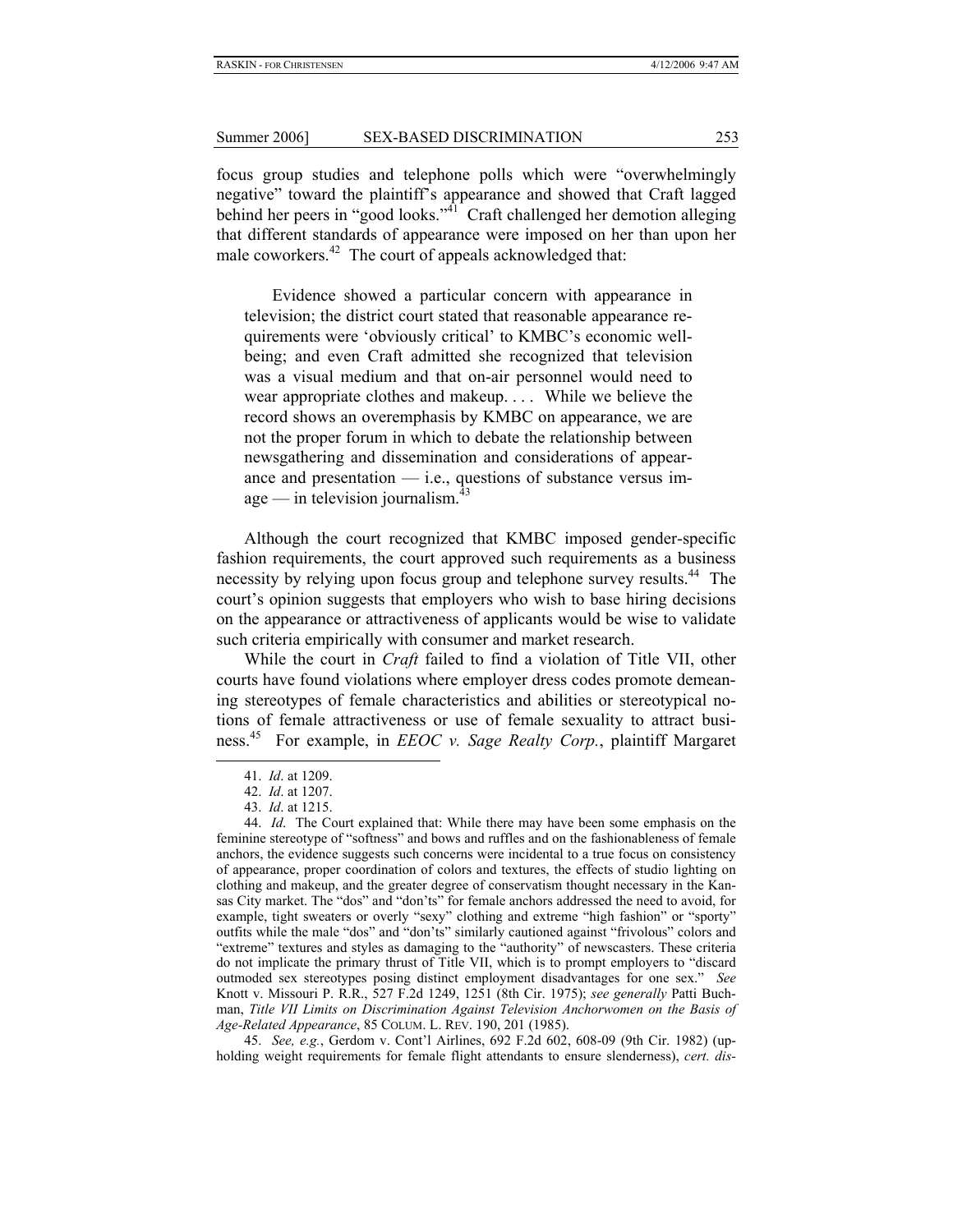Hasselman was hired as an office building lobby attendant.<sup>46</sup> She was fired for refusing to wear a "Bicentennial uniform" which was an improperly small uniform exposing her thighs, midriff and portion of her buttocks. $47$ Hasselman was subjected to public comments from guests entering and exiting the building regarding the uniform and she received "a number of sexual propositions and endured lewd comments and gestures."<sup>48</sup> The court stated that by requiring the plaintiff to wear the uniform, "defendants made her acquiescence in sexual harassment by the public, and perhaps by building tenants, a prerequisite of her employment as a lobby attendant.<sup>"49</sup> The court held that the wearing of this uniform on the job, exposing the plaintiff to sexual harassment, constituted sex discrimination and ruled that on the present facts, "it is beyond dispute that the wearing of sexually revealing garments does not constitute a [bona fide occupational qualification]."<sup>50</sup>

A recent decision by the Ninth Circuit Court of Appeals has limited the scope of Title VII sex discrimination claims.<sup>51</sup> Specifically, the Ninth Circuit Court held that Harrah's workplace appearance rules, although they adopted different appearance standards based on sex, did not constitute disparate treatment sex discrimination under Title VII because the rules did not create unequal burdens for men and women.<sup>52</sup> This ruling deviates from the somewhat liberal Ninth Circuit trend in expanding causes of action under Title VII and stirs ever-increasing feminist concerns about the level of discretion granted to management to require females to conform to images of "appropriate femininity."

-

*missed*, 460 U.S. 1074 (1983); Laffey v. Northwest Airlines, 567 F.2d 429, 439 n. 24 (D.C. Cir. 1976) (upholding a policy where female cabin attendants were forbidden to wear eyeglasses), *cert. denied*, 434 U.S. 1086 (1978). *Cf.* Wilson v. Southwest Airlines Co., 517 F. Supp. 292 (N.D. Tex. 1981) (rejecting flight attendant position limited to females by employer who merely wished to exploit female sexuality as a marketing tool to attract customers and ensure profitability).

<sup>46.</sup> EEOC v. Sage Realty Corp., 507 F. Supp. 599, 603 (S.D.N.Y. 1981). The employee's job description consisted of performing "security, safety, maintenance and informational functions."

<sup>47.</sup> *Id*. at 604.

<sup>48.</sup> *Id*. at 605.

<sup>49.</sup> *Id*. at 609-10.

<sup>50.</sup> *Id.* at 611.

<sup>51.</sup> Jespersen v. Harrah's Operating Co., 280 F. Supp. 2d 1189 (D. Nev. 2002) (rejecting Jespersen's argument that customer preferences, presumed or actual, could not justify otherwise unlawful sex discrimination).

<sup>52.</sup> *Id.* (finding that the female plaintiff failed to demonstrate that Harrah's make-up requirement for women imposed a burden in excess of that associated with normal goodgrooming standards).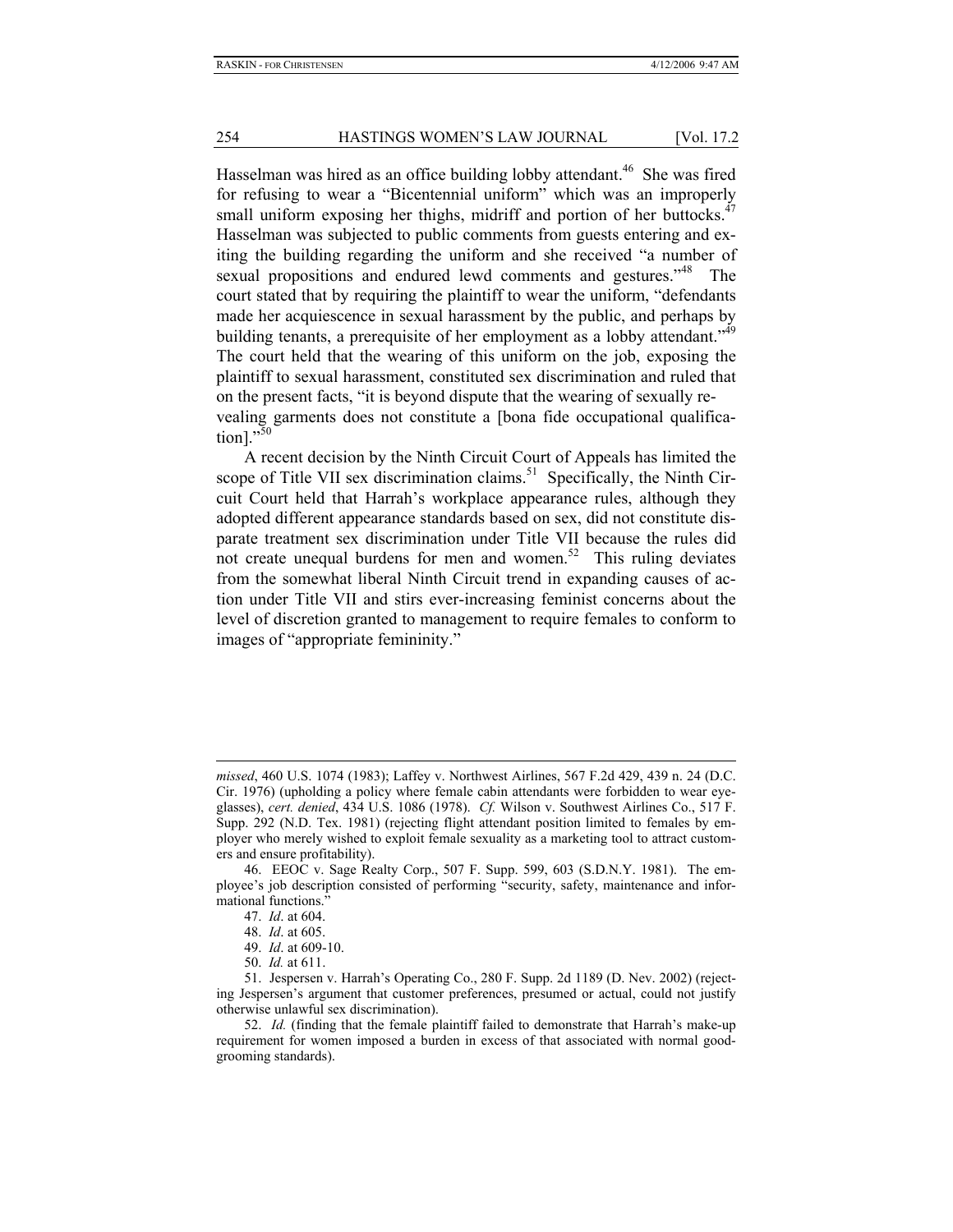#### III. FEMINIST PERSPECTIVE: DEFINING THE DISCRIMINATORY ACT

In deciding sex discrimination cases under Title VII the courts have consistently asked whether differential rules are imposed on men and women.<sup>53</sup> The "difference" factor that the courts have adopted must meet a heavy burden.<sup>54</sup> Whereas in *Price Waterhouse*, the United States Supreme Court has clearly held that employers may not lawfully base employment decisions on stereotyped characterizations of the sexes,<sup>55</sup> federal and state courts are hesitant to extend the logic to grooming and appearance based rules. $56$ 

The courts have consistently failed to find discrimination where the difference is merely "*de minimus*" (where the rules imposed are not significantly more restrictive on one sex over another), where the grooming or appearance based discrimination is a business necessity or BFOQ, or where the employer's policies are based on pervasive "community expectations" or stereotypes. The first part of this analysis addressed the shortcomings of the courts in relying on the aforementioned reasoning in failing to find discrimination. I argue that the failure of the legislators, courts and employers is in the acceptance of gender based stereotypes as legitimate in the context of appearance and grooming based standards. Furthermore, by treating such stereotypes as legitimate and worthy of deference, courts relieve employers of the burden of defying social norms.

#### A. *DE MINIMUS* IMPACT: THE BURDEN OF LIPSTICK

When Darlene Jespersen was fired from the Reno Harrah's casino after refusing to wear make-up as required by a new grooming code, called the "Personal Best"<sup>57</sup> program, she filed a Title VII sex discrimination claim against Harrah's.<sup>58</sup> The lawsuit claimed that Harrah's had violated Title VII's prohibition on sex discrimination in employment<sup>59</sup> by firing her for defying a requirement that it imposed only on women.<sup>60</sup> Harrah's defended its "Personal Best" program<sup>61</sup> arguing that the program imposed similar

<sup>53.</sup> Tavora v. N.Y. Mercantile Exch., 101 F.3d 907.

<sup>54.</sup> *Id*. (finding that *de minimus* impact on employment was not unlawful).

<sup>55.</sup> *Price Waterhouse*, 490 U.S. 228.

<sup>56.</sup> *See Tavora*, 101 F.3d 907.

<sup>57.</sup> Jespersen v. Harrah's Operating Co., Inc., 392 F.3d 1076, 1077 (9th Cir. 2004). In addition to make-up Harrah's "Personal Best" program required all women in the beverage department to style their hair, to wear nude or natural stockings, and to limit nail polish to clear, white, pink or red color only. Under the policy male workers were forbidden to wear make-up, ponytails or hair below the top of their shirt collar.

<sup>58.</sup> *Jespersen*, 280 F. Supp. 2d at 1190.

<sup>59.</sup> Amici briefs in support of *Jespersen* were filed by the American Civil Liberties Union of Nevada, Northwest Women's Law Center and California Women's Law Center.

<sup>60.</sup> *Id*. at 1193.

<sup>61.</sup> On Harrah's side were amici briefs from American Hotel & Lodging Association and the California Hotel & Lodging Association.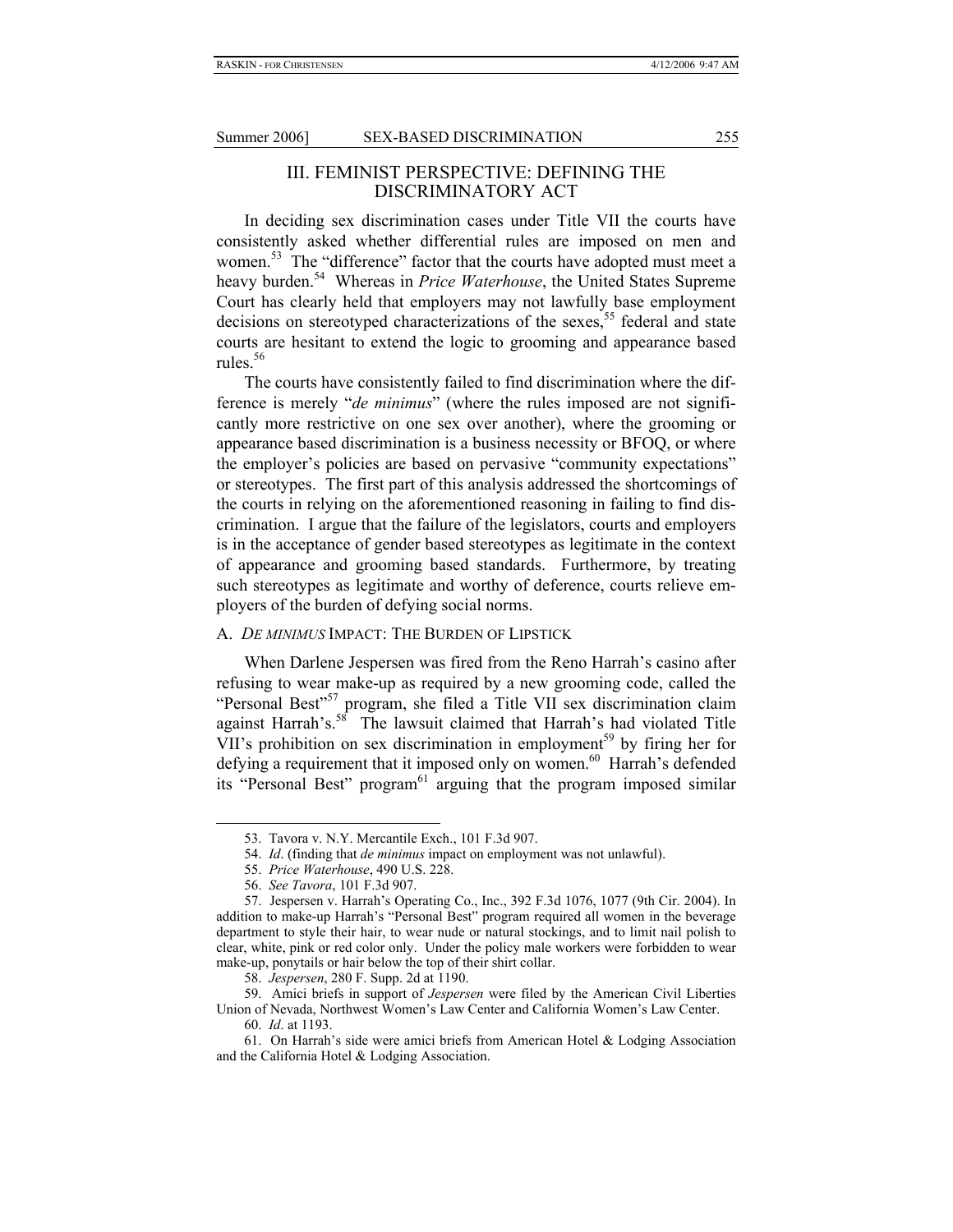burdens on both men and women and was not overly burdensome.<sup>62</sup> After all, a Harrah's representative postured: "[Jespersen is] only one person among 4200 employees that has complained about our policy.<sup>"63</sup>

The federal district court, surprisingly, agreed with the lower court and granted summary judgment to the casino. $64$  Title VII was not meant to apply to appearance codes, the court reasoned, and even if it did, this was not unlawful discrimination because the burdens imposed on men and women were equal.<sup>65</sup> Women were required to wear make-up, he said, but men were forbidden to, and that could be as much of a burden on a man who wanted to wear cosmetics as it was for a woman like Jespersen who did not want to wear make-up but was forced to do so.<sup>66</sup>

I argue that the equal or *de minimus* burdens arguments are illegitimate. First, courts are not in a position to decide what impact is in fact *de minimus*. In sexual harassment case law, the courts apply a "reasonable woman" standard from the perspective of the plaintiff.<sup>67</sup> Such a perspective is preferable because it recognizes that men and women would have "different perspectives," that is, where a man may not be affected by certain behavior, a woman may find the behavior offensive.<sup>68</sup> However, in appearance based discrimination claims, the courts have engaged in little or no comparative analysis of the burdens males and females, respectively, face. Furthermore, in practice, some courts will dismiss challenges when employers show that requirements were imposed on both sexes, regardless of how burdensome or demeaning either set of requirements might be.<sup>69</sup> Such a focus on the comparative burden seems illogical because an employer's policy will be found to be non discriminatory even though the policy is based on stereotypical notions of femininity or masculinity. Carried to its extreme employers may be able to force women to wear only feminine colors to work, as long as the company forced men to conform to an equally ridiculous stereotype of having to wear only masculine colors.

Other courts have seemed to engage in a more qualitative review, implying that the burdens on men and women must be at least roughly comparable by some criterion or another. However, are courts in the position to make such findings? How does a court decide whether a requirement that a

l

68. *Id*. at 878.

<sup>62.</sup> *Jespersen,* 280 F. Supp. 2d at 1195.

<sup>63.</sup> Peter Schelden, *Appeals Court to Hear Harrah's Gender Discrimination Case*, Daily Sparks Tribune, Dec. 2, 2003, *available at* http://www.nevadalabor.com/ barbwire/ barb03/tribjespg616.html (last visited Mar. 30, 2006).

<sup>64.</sup> *Jespersen*, 280 F. Supp. 2d at 1202.

<sup>65.</sup> *Id*. at 1193.

<sup>66.</sup> *Id*.

<sup>67.</sup> *See* Ellison v. Brady, 924 F.2d 872, 878-79 (9th Cir. 1991) (evaluating objective hostility from the perspective of the victim).

<sup>69.</sup> Christine A. Littleton, *Working Women: Thank You, You're Unwelcome*, 19 BERKELEY WOMEN'S L.J. 299, 304 (2004) (reviewing DIRECTIONS IN SEXUAL HARASSMENT LAW (Catherine A. MacKinnon & Reva B. Siegel eds., 2004)).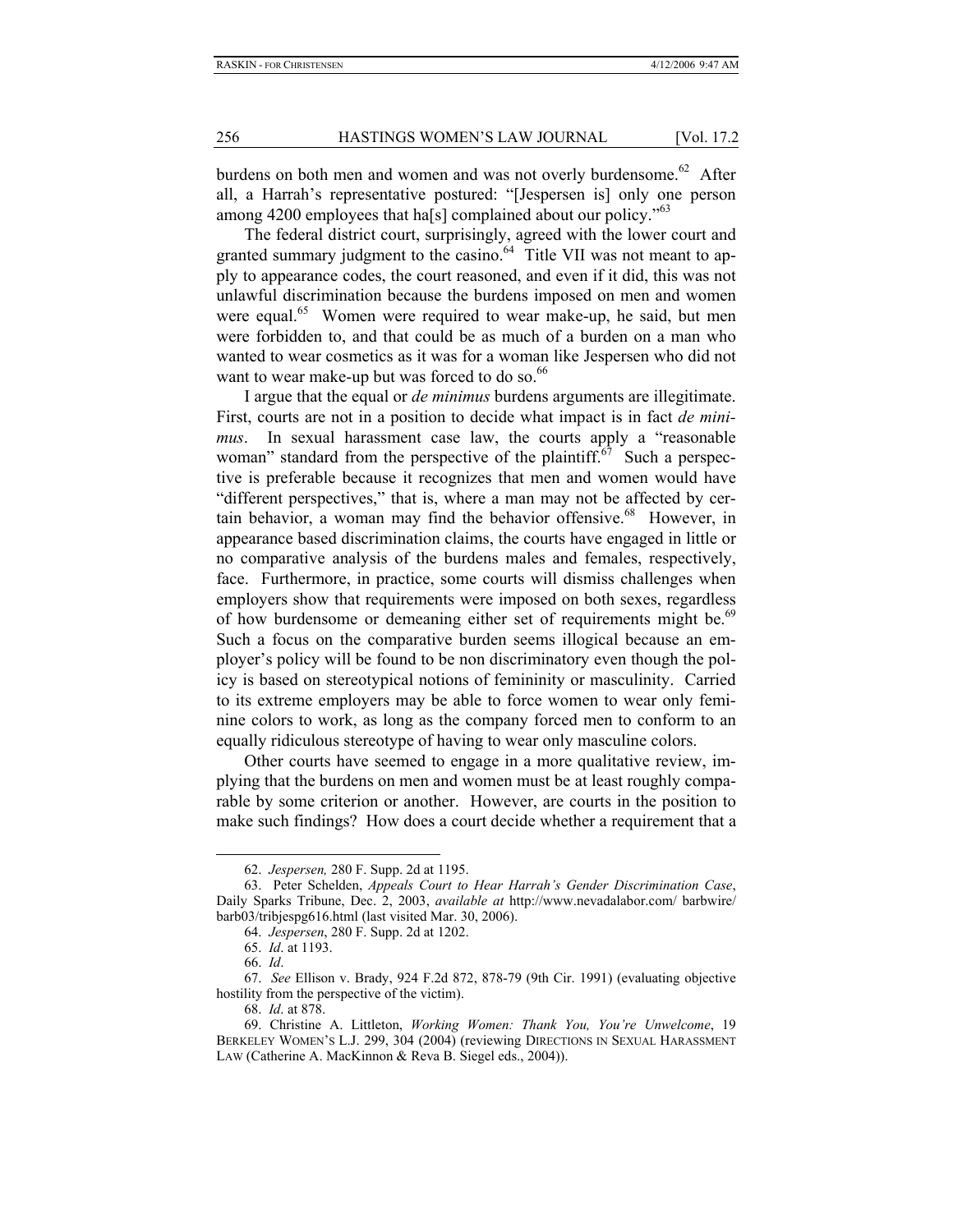man wear a tie and collar to work, or that he dress in "appropriate business attire" is comparable to a woman having to wear heels<sup>70</sup> or make-up to work? Should the court focus on the amount of time it takes for a man to put on a tie versus the amount of time it takes a woman to apply make-up and put on pantyhose? If not, should the courts focus on the cost of purchasing ties compared to the cost of purchasing pantyhose?<sup>71</sup> What about the relative discomfort level of a woman forced to wear high heeled shoes, compared to a man having to wear a collar and tie? Such an analysis seems both absurd and yet relevant. If a court is going to judge that the standards applied to men and women are roughly equal, must it not engage in a "fact finding" investigation? Obviously, such an investigation would lead to unreasonable consequences, such as having to poll men about the discomfort level associated with wearing a tie and compare that discomfort level to that of a poll of women wearing make-up, heels, stockings, etc. No two plaintiffs are alike. As in sexual harassment cases, which are judged from the perspective of the reasonable plaintiff, the courts should focus on the perspective of the plaintiff in judging the relative negative employment consequences of its disparate policies.

For example, Darlene Jespersen was deeply disturbed by Harrah's pol $i$ cy.<sup>72</sup> In an interview with the Gender Public Advocacy Coalition Jespersen was asked about how she felt about Harrah's policy and how the policy impacted her work. Jespersen described her reaction to the company policy:

I felt I had to [wear make-up]. I tried it for a couple of weeks, I went and bought the make-up, and then I just stopped doing it. . . . It was real degrading, degrading to be told you have to go see this guy. I had never worn make-up. I said I would never allow myself to be humiliated like that again. I got really stressed over it . . . it was upsetting. When I went to apply for a job, I did not think about make-up. It should be just the fact that you are a good worker, not that you have to paint your face. But,

<sup>70.</sup> Jennifer Wilder, *High Heels Take a Toll on Women's Knees*, DrDonnica.com, May 13, 2004, http://www.drdonnica.com/news/00008550.htm. "High-heel shoes seem to be wreaking havoc on the joints of women everywhere . . . [o]steoarthritis [often caused by high-heeled shoes] is the most common type of arthritis and is seen more often in women than in men."

<sup>71.</sup> Any woman who has worn pantyhose on a regular basis knows how difficult it is to keep them from ripping or snagging. When I worked as a waitress at Coco's Restaurant and Bakery all women employees who chose to wear skirts to work were required to wear nude colored stockings. I had a hard time wearing the stockings more than one time without ripping them. It cost me approximately \$3.00 for every new pair of stockings. My wage, however, was \$5.75 an hour plus tips.

<sup>72.</sup> *GenderPAC Interviews Darlene Jespersen on Gender, Being Fired, and Sex Stereotyping in the Workplace,* Jan. 17, 2001, http://www.gpac.org/archive/ news/notitle.ht ml?cmd=view&msgnum=0273 (last visited Feb. 15, 2006).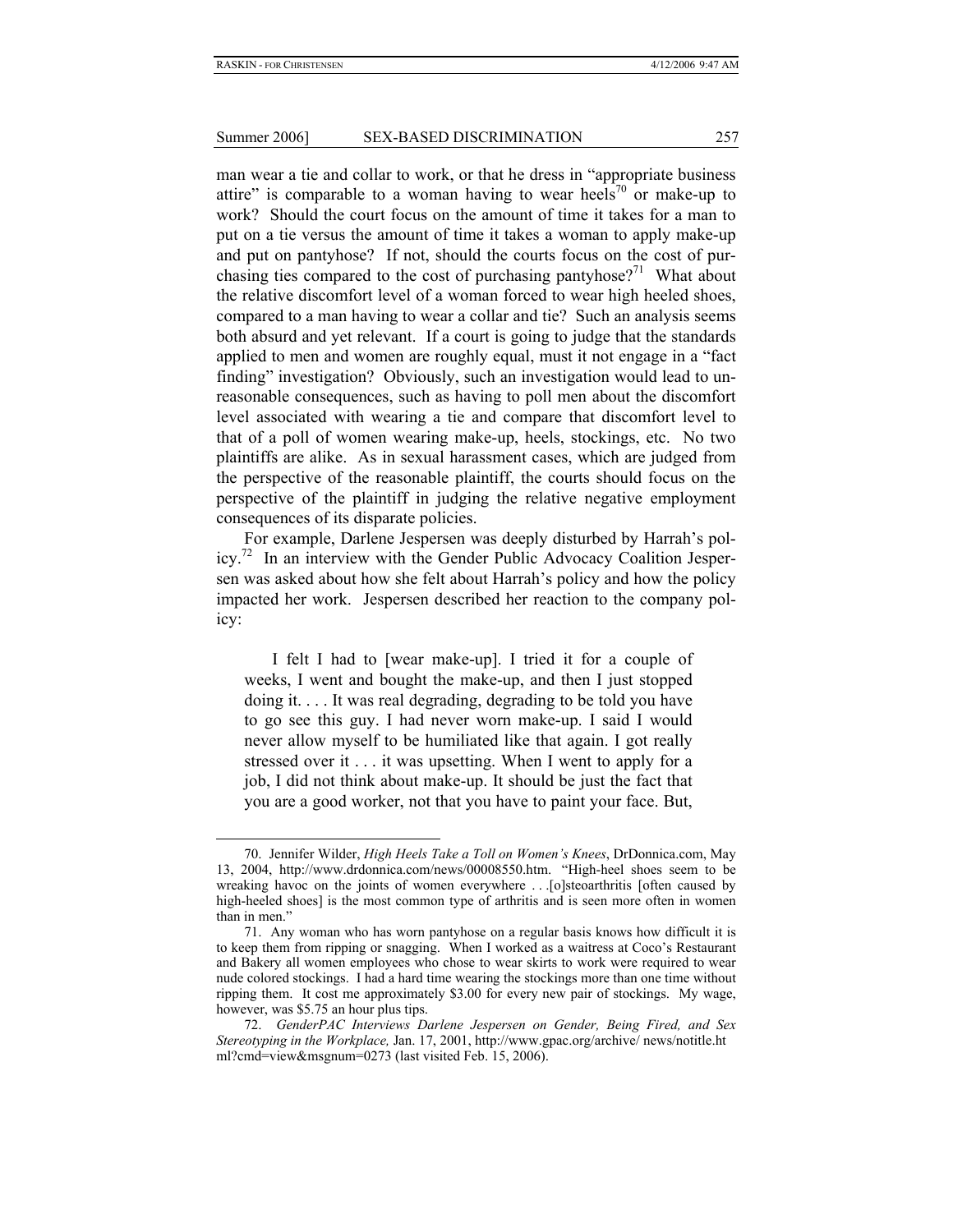I thought the first time I had to do it because I thought I would lose my job. After doing it for a couple of weeks, my feelings became more important than losing my job. My happiness became more important . . . The supervisor said this was a corporate decision. I said this has nothing to do with my job, and I'm not doing it. It's degrading. I said, I'm 44 years old and I'm tired of being told how to look and dress. I'm tired and I'm not doing it, not after you let me do this for 20 years. I could tell the supervisor was concerned about my job.<sup>73</sup>

Darlene Jespersen preferred to lose her job rather than undergo the humiliation of being forced to wear make-up on a daily basis.<sup>74</sup> Her experience is not unique. Many women feel dehumanized, awkward and uncomfortable in make-up, high-heeled shoes, or skirts. Studies show that women's experience in relation to their physical appearance and their bodies is different from that of a man.<sup>75</sup> Women's opinions of their bodies is a complex manifestation of both external and internalized sexism.<sup>76</sup> As a result of the sexist messages directed at them as well as those absorbed by the culture, women feel devalued and hypersensitive about their self-image.<sup>77</sup> Women's obsession and distorted attention to their bodies are not unfounded. "Studies show that women are judged more harshly than men when they deviate from dominant social standards of attractiveness.<sup>778</sup> For many women "[b]y adulthood, the habit of fixating on their perceived imperfections has become a permanent way of life; women check mirrors constantly, they diet, $^{79}$  they compare themselves to other women, they contemplate cosmetic surgery."

Anne Bottomley describes the way many women feel about their bodies in *Many Appearances of the Body in Feminist Scholarship*. <sup>80</sup>"For many of us, as women, the experience of being objectified led to a sense of

l

76. HOPE LANDRINE & ELIZABETH A. KLONOFF, DISCRIMINATION AGAINST WOMEN: PREVALENCE, CONSEQUENCES, REMEDIES 138-39 (Sage Publications, 1997).

77. *Id*. at 138.

78. BORDO, *supra* note 75, at 329.

<sup>73.</sup> *Id.* 

<sup>74.</sup> *Id*.

<sup>75.</sup> *See, e.g.*, SUSAN BORDO, UNBEARABLE WEIGHT, FEMINISM, WESTERN CULTURE, AND THE BODY 166, 329 (University of California Press, 1993) (citing Daniel Goleman, *Dislike of Own Bodies Found Common Among Women*, N. Y. Times, March 19, 1985, at C1.). The study confirms that there is a large gap between the percentages of women who are preoccupied with their appearance, as compared to men. Research conducted at the University of Pennsylvania in 1985 found men to be generally satisfied with their appearance, often, in fact, "distorting their perceptions in a positive, self-aggrandizing way."

<sup>79.</sup> *Id*. (citing PAUL GARFINKEL AND DAVID GARNER, ANOREXIA NERVOSA: A MULTIDIMENSIONAL PERSPECTIVE 112-13 (1982)). It is estimated that close to 90 percent of all anorexics are female. *Id*.

<sup>80.</sup> ANNE BOTTOMLEY, THE MANY APPEARANCES OF THE BODY IN FEMINIST SCHOLARSHIP, IN BODY LORE AND LAWS 127, (Andrew Bainham et al. eds., 2002).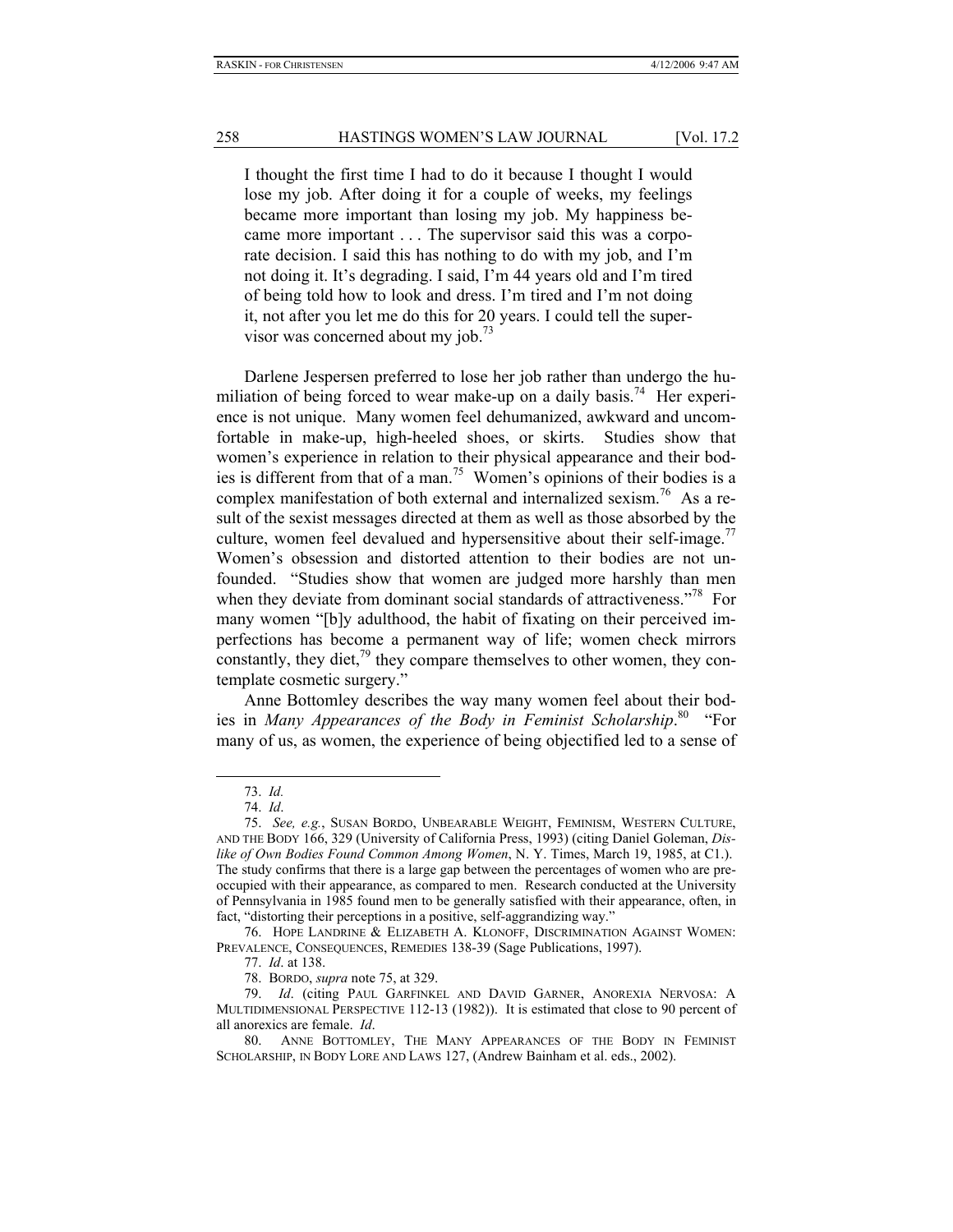dispossession of our bodies."81 As a result of this objectification, "we [as women] experience a sense of intrusion, lack of control and being subjected to the 'gaze'."82 Women become paralyzed, not knowing whether we should take pleasure in our bodies and their beauty. How do we do this when we are being "required to conform to body images that fractured and violated our sense of what it could/should mean to be a woman"?<sup>83</sup>

The reality that women live in is very different than that of men. In fact, it is different from woman to woman. Not all women are self-critical about their bodies. But, many women are. How can a court look at Darlene Jespersen and say that having to wear make-up, style her hair, wear stockings, and nail polish only has a *de minimus* impact on her work environment?

It is also apparent that sex discrimination is no longer a predominantly female concern. A policy that requires men to conform to a certain image of masculinity can be said to be equally restrictive. Again, in *Tavora* the court found that the impact of a restrictive hair length requirement on the male plaintiff was minimal, however, such discrimination against a male employee not only affects other male employees who feel they have to conform to a certain image of masculinity, but is also damaging to women in a less obvious way. When employers stigmatize men for displaying female qualities, and/or force men to reject such displays of "femininity" as wearing an earring or having long hair, it can be seen as an indirect assault on female employees. In a sense, what the employer has done is ranked displays of femininity on a lower tier. It follows then that those who display feminine qualities become a part of the lower class employees themselves. When men are precluded from displaying those feminine characteristics it is women who are left to feel the stigma of their traits.

#### B. MAKE-UP TO TRANSFORM RENO INTO VEGAS

It is well known that competition among gaming establishments is fierce.<sup>84</sup> In fact, according to several academics within the gaming establishment, "[t]here is constant pressure to find that certain niche, image, or theme that will set a gaming establishment apart from the others.<sup>85</sup> One of the ways that establishments attract customers is by appealing to sexuality: "[t]ake a close look around Las Vegas, for example, and count the number of new risqué nightclubs, tantalizing themed bars, and topless showgirl productions, all just a short distance from the casino floor."<sup>86</sup> Management

<sup>81.</sup> *Id*. at 128.

<sup>82.</sup> *Id*.

<sup>83.</sup> *Id*.

<sup>84.</sup> Gregory J. Kamer & Edwin A. Keller Jr., *Give me \$5 Chips, A Jack and Coke — Hold the Cleavage: A Look at Employee Appearance Issues in the Gaming Industry*, 7 GAMING L. REV. 335 (2003).

<sup>85.</sup> *Id*.

<sup>86.</sup> Kamer & Keller, *supra* note 84, at 335.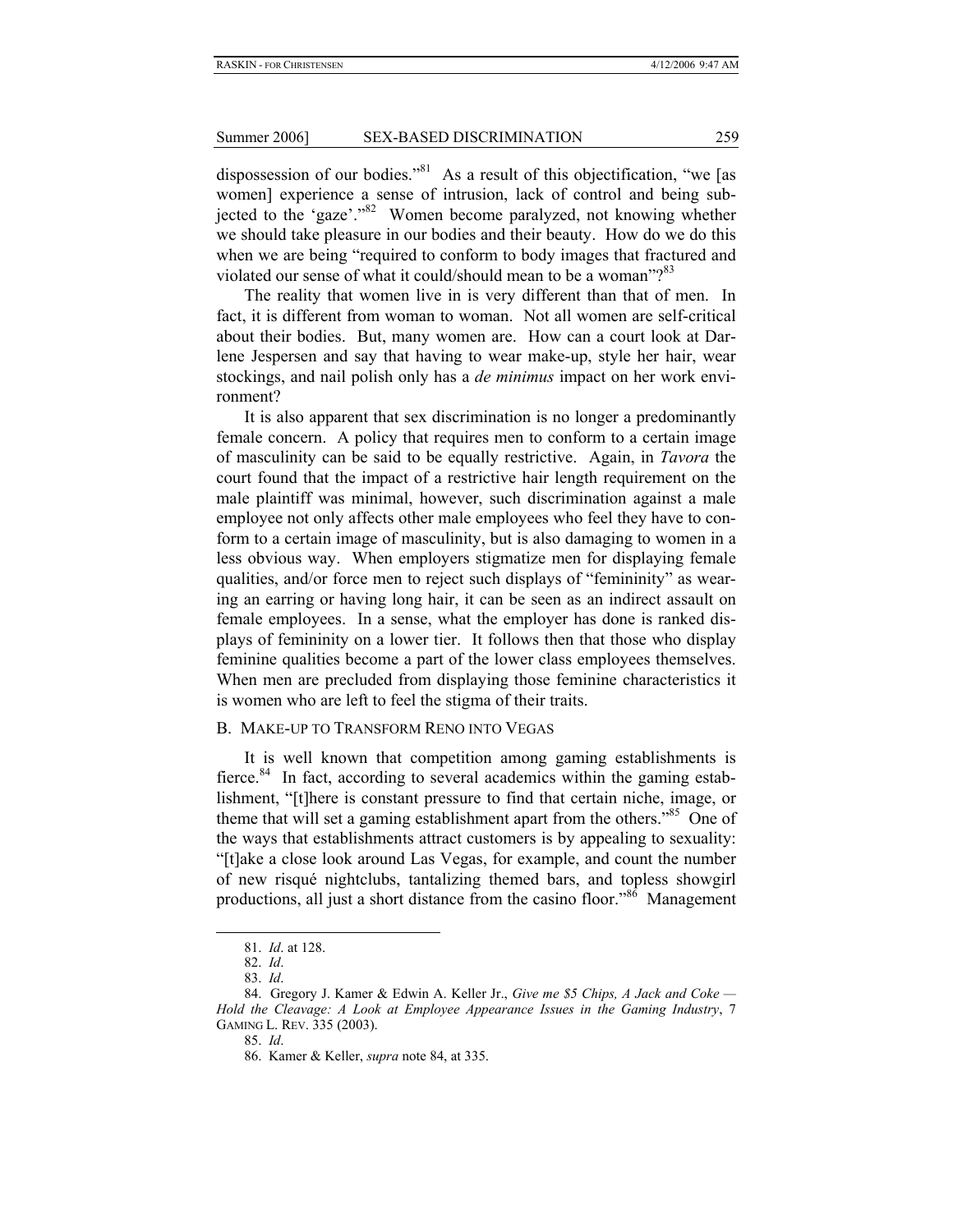often attempts to enhance the customer base of its casino "with scantily clad 'Barbie doll' cocktail servers, beefcake bartenders, and smartly dressed dealers with sex appeal and gregarious personalities."<sup>87</sup> Unfortunately, management attempts to draw a bigger customer base by creating a "sexy image" of its operations becomes unlawful when such policies rely on stereotypes about female characteristics and abilities or notions of female attractiveness.

The Supreme Court has repeatedly held that customer preference is not a legitimate nondiscriminatory reason for a policy that has a disparate impact.<sup>88</sup> A BFOQ must involve a business necessity, not merely a business convenience. The language of Title VII suggests that "permissible distinctions based on sex must relate to ability to perform the duties of the job."<sup>89</sup> To establish a legitimate BFOQ defense an employer must prove that: "(1) a direct relationship exists between an employee's protected class and an employee's ability to perform the duties of the job, such that members of the excluded class cannot perform the duties of the job; and (2) the required qualification goes to the 'essence' of the business operation."<sup>90</sup>

The first element requires the courts to ask what particular skills are involved in an occupation.<sup>91</sup>

In the context of cocktail servers, for example, an employer must demonstrate that a server's sex and physical appearance are necessary for them to perform their work. Assuming that cocktail servers must be able to serve drinks, carry heavy trays, walk long distances, and be friendly and courteous, their sex or age is not likely to be considered necessary to their ability to acceptably perform their job. $^{92}$ 

However, the characterization of the job duties is essential. Depending on how an employer characterizes the essence of the business, a BFOQ based upon appearance and sex may be successful. The second element calls for the court to ask whether the qualification is sufficiently related to the essence of the business. $93$ 

For example, in *Playboy Club*, Playboy successfully asserted that vicarious sexual entertainment was its primary service.<sup>94</sup> The N.Y. Human

<sup>87.</sup> *Id*.

<sup>88.</sup> Auto. Workers v. Johnson Controls, 499 U.S. 197, 201-06 (1991).

<sup>89.</sup> *Id*. at 204.

<sup>90.</sup> Kamer & Keller, *supra* note 84, at 340.

<sup>91.</sup> *Id*.

<sup>92.</sup> *Id*. at 340-341.

<sup>93.</sup> *Id*. at 341.

<sup>94.</sup> *Id.* (citing St. Cross v. Playboy Club of N.Y., Appeal No. 773, Case No. CFS 22618-70 (N.Y. Human Rights App. Bd. 1971)).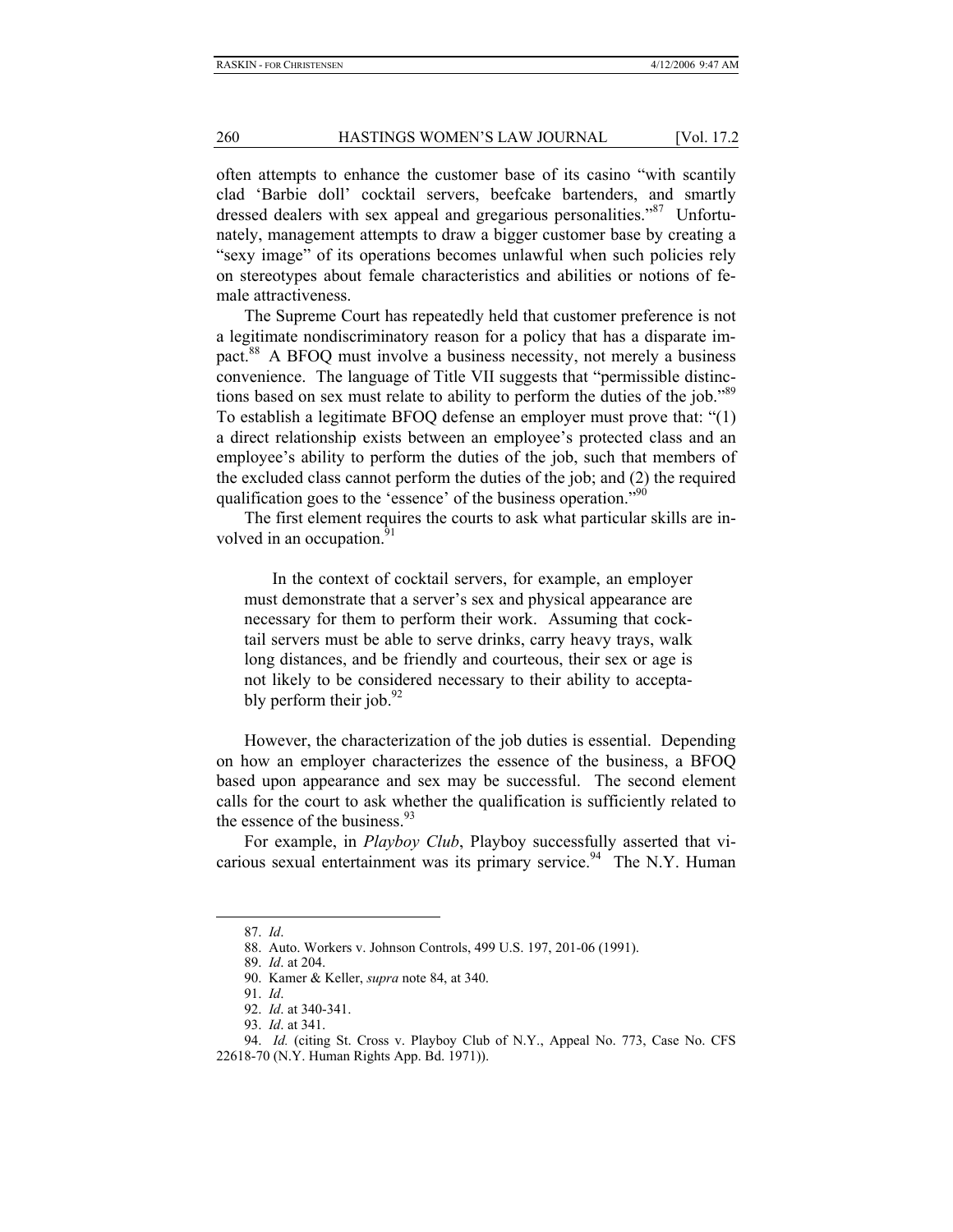Rights Appeals Board agreed.<sup>95</sup> The court found that being female is a BFOQ for the position of being a Playboy Bunny because the dominant purpose of the job was characterized as being to "titillate and entice male customers," thus being female was necessary to the essence of the busi $ness.<sup>96</sup>$ 

However, in *Diaz v. Pan American World Airways*, the court rejected the BFOQ defense.<sup>97</sup> Pan Am had a policy of restricting its hiring for flight attendants to females.<sup>98</sup> When the company was sued by a male job applicant who had been denied a flight position because of his sex, Pan Am defended its policy by asserting the BFOQ defense.<sup>99</sup> In denying Pan Am's defense, the court held that being female was not a BFOQ for the job of flight cabin attendant and appellee's refusal to hire appellant's class solely because of their sex constituted a violation of Title VII.<sup>100</sup>

The *Playboy* case is a straightforward illustration of when market justifications act as legitimate causes for sex-based discrimination. Similarly, the *Pan Am.* case is a typical example of a company's reliance on customer preference for sex-based discrimination as violative of Title VII. The above mentioned cases are rather straightforward and do not leave the courts much room to be deferential to employers. However, when discrimination occurs at a deeper level, one that is rooted in a perceived "naturalness of the existing gender order,"<sup>101</sup> courts tend to be more deferential to employers by accepting customer preference justifications.

The case of *Jespersen v. Harrah's* is a good example of a company policy that is so rooted in the notion of the "naturalness of the gendered order" that courts may not recognize the discriminatory nature of the program*.* 

According to the brief filed on Harrah's behalf, the appearance requirements imposed on employees under Harrah's neutral "Personal Best" program constituted a legitimate exercise of managerial discretion.<sup>102</sup> Alternatively, the policy was not discriminatory because it qualified as a BFOQ.103 Harrah's "Beverage Department Image Transformation" program was implemented at twenty Harrah's locations in February 2000 with

l

103. *Id*.

<sup>95.</sup> *Id*.

<sup>96.</sup> Diaz v. Pan Am. World Airways, Inc., 442 F.2d 385, 389 (5th Cir. 1971).

<sup>97.</sup> *Id*. at 388-889.

<sup>98.</sup> *Id*. at 386.

<sup>99.</sup> *Id*.

<sup>100.</sup> *Diaz*, 442 F.2d at 388-89.

<sup>101.</sup> Deborah L. Brake, *Revisiting Title IX's Feminist Legacy: Moving Beyond the Three Part-Test*, 12 J. GENDER SOC. POL'Y. & L. 453, 477 (2003).

<sup>102.</sup> *See* Appellee's Answering Brief at 33–34, Jespersen, 392 F.3d 1076 (No. 03- 15045), *available at* 2003 WL 22716702; see also, *Brief of the Equal Employment Advisory Council as Amicus Curiae* (2005), *available at* http://www.eeac.org/briefs/JespersenvHarrah s.pdf (last visited Feb. 15, 2006).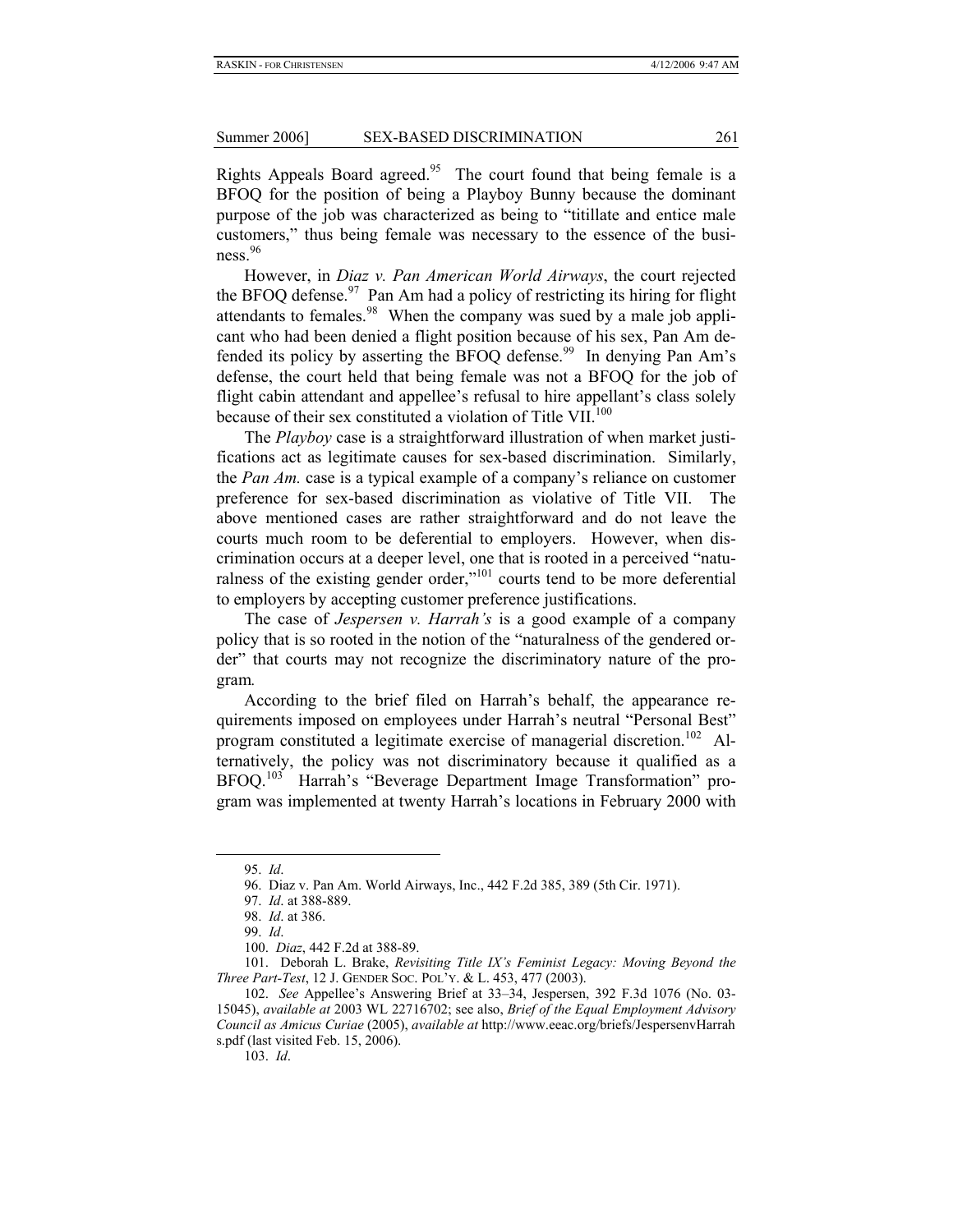the goal of creating a brand standard of excellence.<sup>104</sup>

Jespersen, on the other hand, argued that the company policy had nothing to do with the "essence of the [beverage serving] business."<sup>105</sup> According to Harrah's own rules the job qualifications included maintaining a courteous, professional relationship with customers and co-workers, as well as making drinks effectively and efficiently.<sup>106</sup> The requirements of wearing make-up cannot be said to be necessary to the job description. In fact, Jespersen detailed how the wearing of make-up negatively affected her ability to perform her job: "[wearing make-up] prohibited me from doing my job. I felt exposed."<sup>107</sup>

While courts justify policies such as Harrah's as serving legitimate business interests, (including: health and safety reasons,<sup>108</sup> projecting a professional image when representing the company and its interests, $109$  and promoting a productive work environment), such discriminatory policies cannot be defensible under the guise of legitimate market justification concerns. By continuing to be deferential to company policies mandating sexual discrimination, $110$  courts undermine Title VII's prohibitions on sex based discrimination.

#### C. BENIGN "COMMUNITY EXPECTATIONS" OR UNLAWFUL "GENDER STEREOTYPING"?

The case of Ann Hopkins in *Hopkins v. Price Waterhouse* is illustrative of unlawful gender stereotyping.<sup>111</sup> In her fifth year with Price Waterhouse, Hopkins applied for partnership but was told her candidacy would not be considered.<sup>112</sup> She resigned and then sued the firm for sex discrimination.<sup>113</sup> Critical to her case were numerous comments by male partners at Price Waterhouse, describing Hopkins as "macho," remarking she "overcompensated for being a woman," and suggesting her chances for partnership would improve if she would "walk more femininely, talk more femin-

<sup>104.</sup> *Jespersen*, 392 F.3d at 1077.

<sup>105.</sup> *See* Appellant's Corrected Opening Brief at 33-34, Jespersen, 392 F.3d 1076 (No. 03-15045), *available at* 2003 WL 22716697.

<sup>106.</sup> Jespersen v. Harrah's Operating Co., Inc., 392 F.3d 1076, 1077 (9th Cir. 2004).

<sup>107.</sup> *GenderPAC Interviews Darlene Jespersen on Gender, Being Fired, and Sex Stereotyping in the Workplace*, *supra* note 72.

<sup>108.</sup> *See* Bhatia v. Chevron USA, Inc., 734 F.2d 1382 (9th Cir. 1984) (holding that safety concerns justified company policy of requiring all employees to be clean-shaven, where the policy was based on the necessity of being able to wear a respirator with a gastight face seal because of potential exposure to toxic gases).

<sup>109.</sup> *See* Wislocki-Goin, 831 F.2d 1374 (holding that a policy adopted out of legitimate concern for public confidence in professionalism of government employees does not violate Title VII); *see also* Lanigan v. Bartlett and Co. Grain, 466 F. Supp. at 1392 (affirming that the "decision to project a certain image as one aspect of company policy is the employer's prerogative").

<sup>110.</sup> *See, e.g*., *Tavora*, 101 F.3d at 907.

<sup>111.</sup> *Price Waterhouse*, 490 U.S. 228.

<sup>112.</sup> *Id*. at 228.

<sup>113.</sup> *Id*.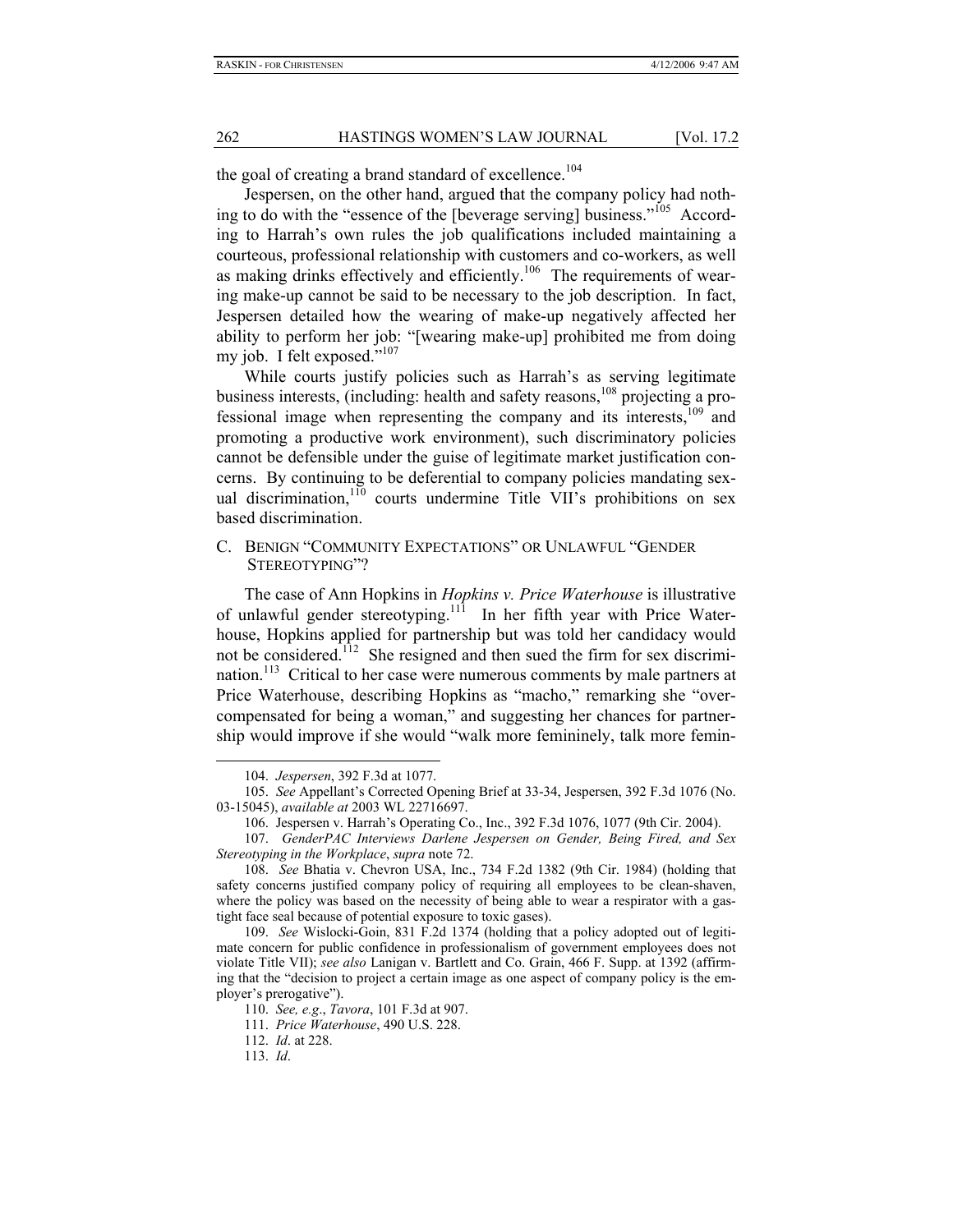inely, wear make-up, have her hair styled and wear jewelry."<sup>114</sup>

Furthermore, the American Psychological Association (hereinafter APA) submitted an *amicus* brief in support of Hopkins position.<sup>115</sup> The brief argued that:

(1) empirical research on sex stereotyping has been conducted over many decades and is commonly accepted in the scientific community;

(2) stereotyping under certain conditions can create discriminatory consequences for stereotyped groups;<sup>116</sup>

(3) the conditions that promote stereotyping were present in petitioner's work environment; and

(4) although defendant was found to have taken no successful steps to prevent its discriminatory stereotyping of plaintiff, methods are available to monitor and diminish the effects of stereotyping. $117$ 

The Court agreed with Hopkins and the APA, finding impermissible gender stereotyping.<sup>118</sup> Writing for the Court, Justice Brennan wrote that:

we are beyond the day when an employer could evaluate employees by assuming or insisting that they matched the stereotype associated with their group, for '[i]n forbidding employers to discriminate against individuals because of their sex, Congress intended to strike at the entire spectrum of disparate treatment of men and women.'<sup>119</sup>

The Court held that the company impermissibly imposed sexdifferentiated appearance standards on male and female employees and awarded Hopkins partnership status with compensation at the level of those partners promoted at the time of her candidacy, back pay with interest, and an injunction against retaliation.<sup>120</sup>

While the *Price Waterhouse* decision seems to bar the use of all sexual stereotypes in employment decisions, in practice the decision has been erratically applied. For example, in *Jespersen* the Ninth Circuit Court refused to apply the *Price Waterhouse* standard, reasoning that gender-

<sup>114.</sup> *Id*. at 235.

<sup>115.</sup> *Law and Psychology: Price Waterhouse v. Hopkins*, American Psychological Association, *available at* http://www.apa.org/psyclaw/price.html (last visited Feb. 15, 2006).

<sup>116.</sup> For example, where stereotypes shape perceptions about women's typical and acceptable roles in society, and that negative effects on women in work settings have been demonstrated. *See*, *e.g.*, BORDO, *supra* note 75.

<sup>117.</sup> *Law and Psychology: Price Waterhouse v. Hopkins*, *supra* note 115.

<sup>118.</sup> *Price Waterhouse*, 490 U.S. at 250.

<sup>119.</sup> *Id*. at 251.

<sup>120.</sup> *Id*. at 252.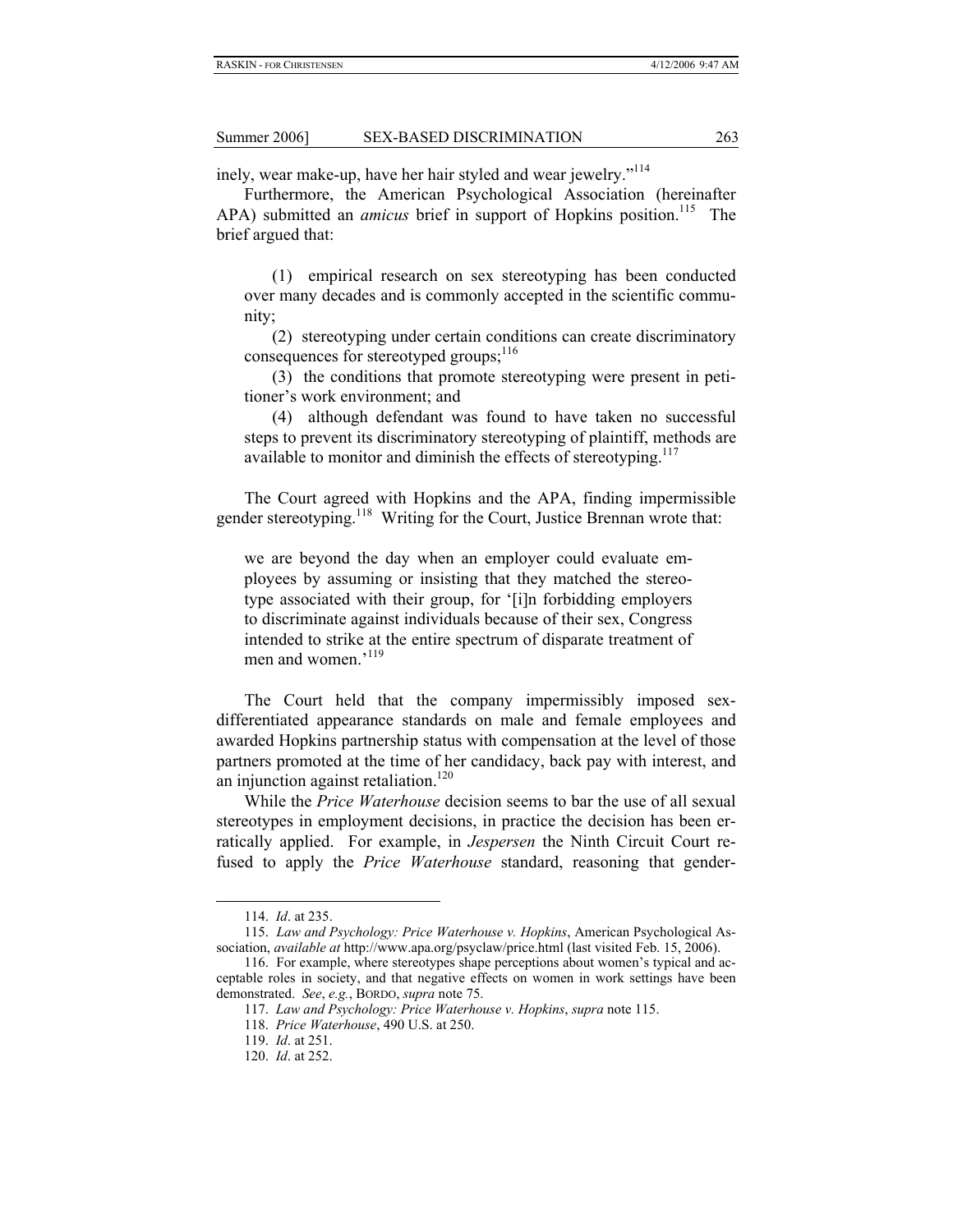stereotyping sexual harassment is distinct from gender-specific appearance standards.121 Similarly in *Tavora*, the court found that a company policy that required male employees but not female employees to wear short hair does not violate Title VII.<sup>122</sup> The court reasoned that Title VII does not render illegal all employment policies that treat men and women differently, no matter how trivial.<sup>123</sup> Instead, the court stated that the company's neutral policy was not discriminatory simply because it imposed differential standards based on community expectations.<sup>124</sup>

While *Price Waterhouse* has been successfully applied in cases where the stereotypical notions of gender have resulted in harassment from other employees, courts are consistently failing to apply the *Price Waterhouse* standard in "neutral" employer dress codes.<sup>125</sup>

[I]n dress code cases, courts typically refuse to see the "discrimination" at all, as long as both men and women are prohibited from "crossing over" to the gender presentation deemed suitable for the other sex. These cases reflect an implicit judgment that employers should not be forced to bear the costs of challenging certain cultural expectations about gender. $126$ 

Legal scholars and feminists fault the courts' holdings on an assumption that such dress codes, because they force employees to conform to certain societal notions of masculinity and femininity, are neutral and thus harmless. The courts cannot assume that legal actors come to law as ungendered beings. Such presumptions are "preposterous" because "our society remains gendered in significant ways."127

Because gender inequality pervades the way we think, courts must be especially sensitive when defining appearance based policies as "neutral." When courts leave disparate employer practices in place, they are reinforcing the oppressive social systems in place.

To feminists, law both reflects and creates oppressive social systems. Law contributes to our basic understanding of what is real and what is not. Law does this primarily through its 'expressive function': the messages that the law sends about the kind of

<sup>121.</sup> *Jespersen*, 280 F. Supp. 2d at 1202.

<sup>122.</sup> *See, e.g*., *Tavora*, 101 F.3d at 907.

<sup>123.</sup> *Id*.

<sup>124.</sup> *Id*. at 908.

<sup>125.</sup> *Fagan*, 481 F.2d at 1117 (accepting the argument that the only way to be "gender neutral" is to adopt disparate rules that reflect "the standard of what the community expects of each sex, respectively").

<sup>126.</sup> Brake, *supra* note 101, at 476.

<sup>127.</sup> BOTTOMLEY, *supra* note 80, at 14.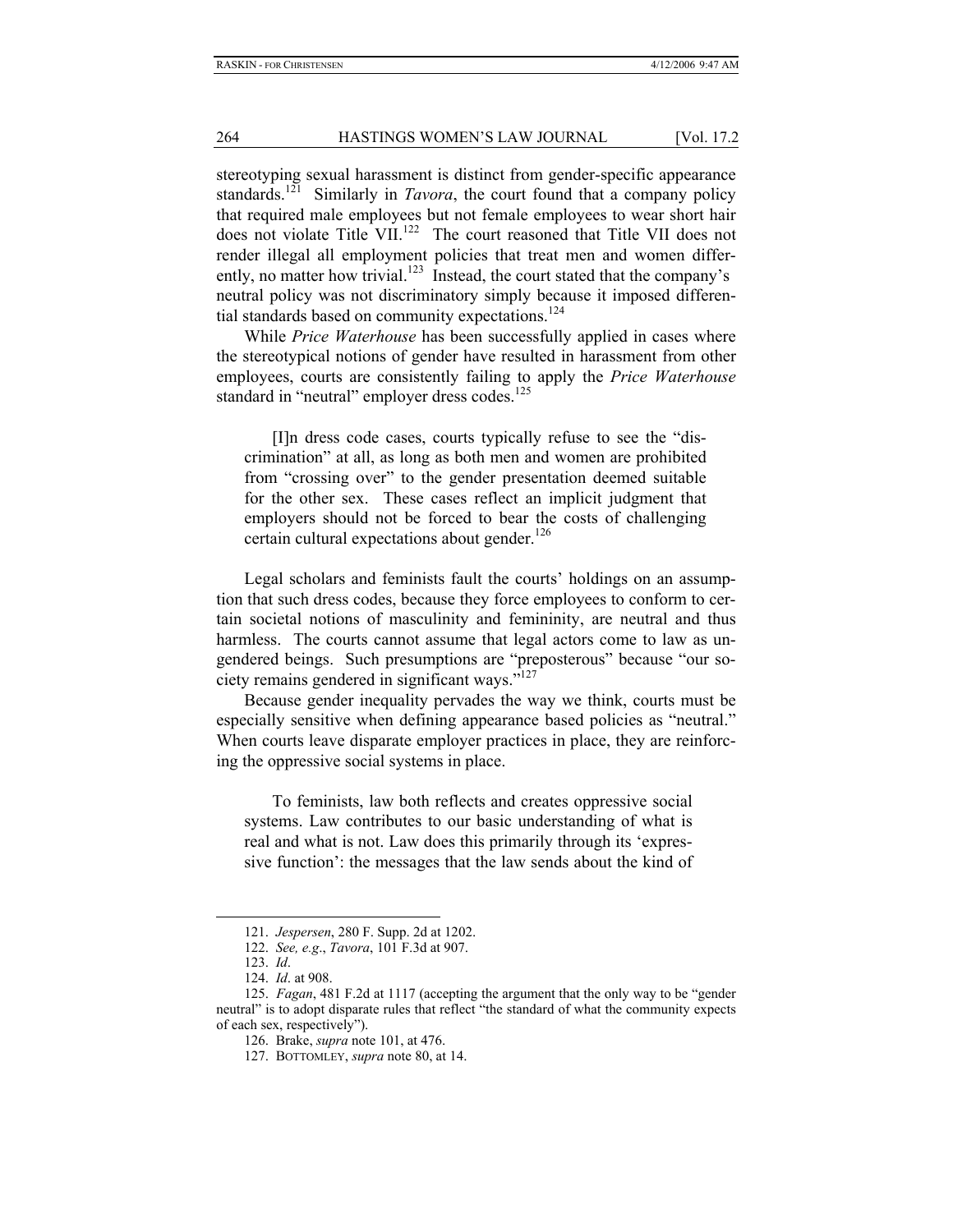people we are and the institutions that we value.<sup>128</sup>

Recognizing that the laws were constructed overwhelmingly by Anglomen, who may (and do) have a different understanding of "what is real and what is not" to working women, is essential to transforming the laws surrounding appearance and grooming standards.

University of Michigan Law Professor Catherine A. MacKinnon defines sexual harassment of working women as "the unwanted imposition of sexual requirements in the context of a relationship of unequal power."<sup>129</sup> While appearance and grooming standards generally do not fall within the purview of sexual harassment analysis, the dynamics MacKinnon describes are valuable for understanding the effect of such "neutral policies" on women. A company policy, written by management, outlining the details of how women must dress, act, and look is a powerful expression of dominance. For women such as Jespersen it is an unwanted imposition of a sexual requirement in the context of a relationship of unequal power. While having to wear make-up and stockings may not appear to a judge to be a sexual requirement, in reality, such "gender neutral" policies have real and long-term implications about how women are perceived in the working world.

#### IV. CONCLUSION: DISTRICT OF COLUMBIA MODEL

Currently, the District of Columbia is at the forefront of appearance based discrimination legislation. Its statute explicitly includes a prohibition against appearance based discrimination. The District has enacted the following antidiscrimination ordinance:

It is the intent of the Council of the District of Columbia, in enacting this chapter, to secure an end in the District of Columbia to discrimination for any reason other than that of individual merit, including, but not limited to, discrimination by reason of race, color, religion, national origin, sex, age, marital status, personal appearance, sexual orientation, familial status, family responsibilities, matriculation, political affiliation, disability, source of income, and place of residence or business.<sup>130</sup>

The City's Code defines ""personal appearance" as:

<sup>128.</sup> Andrew E. Taslitz, *What Feminism Has to Offer Evidence Law?*, 28 SW. U. L. REV. 171, 179-80 (1999).

<sup>129.</sup> RAYMOND F. GREGORY, UNWELCOME AND UNLAWFUL, SEXUAL HARASSMENT IN THE AMERICAN WORKPLACE 1 (Cornell University Press 2004); (quoting CATHERINE A. MACKINNON, SEXUAL HARASSMENT OF WORKING WOMEN, (Yale University Press, 1979)).

<sup>130.</sup> D.C. CODE ANN. § 2-1401.01 (2001).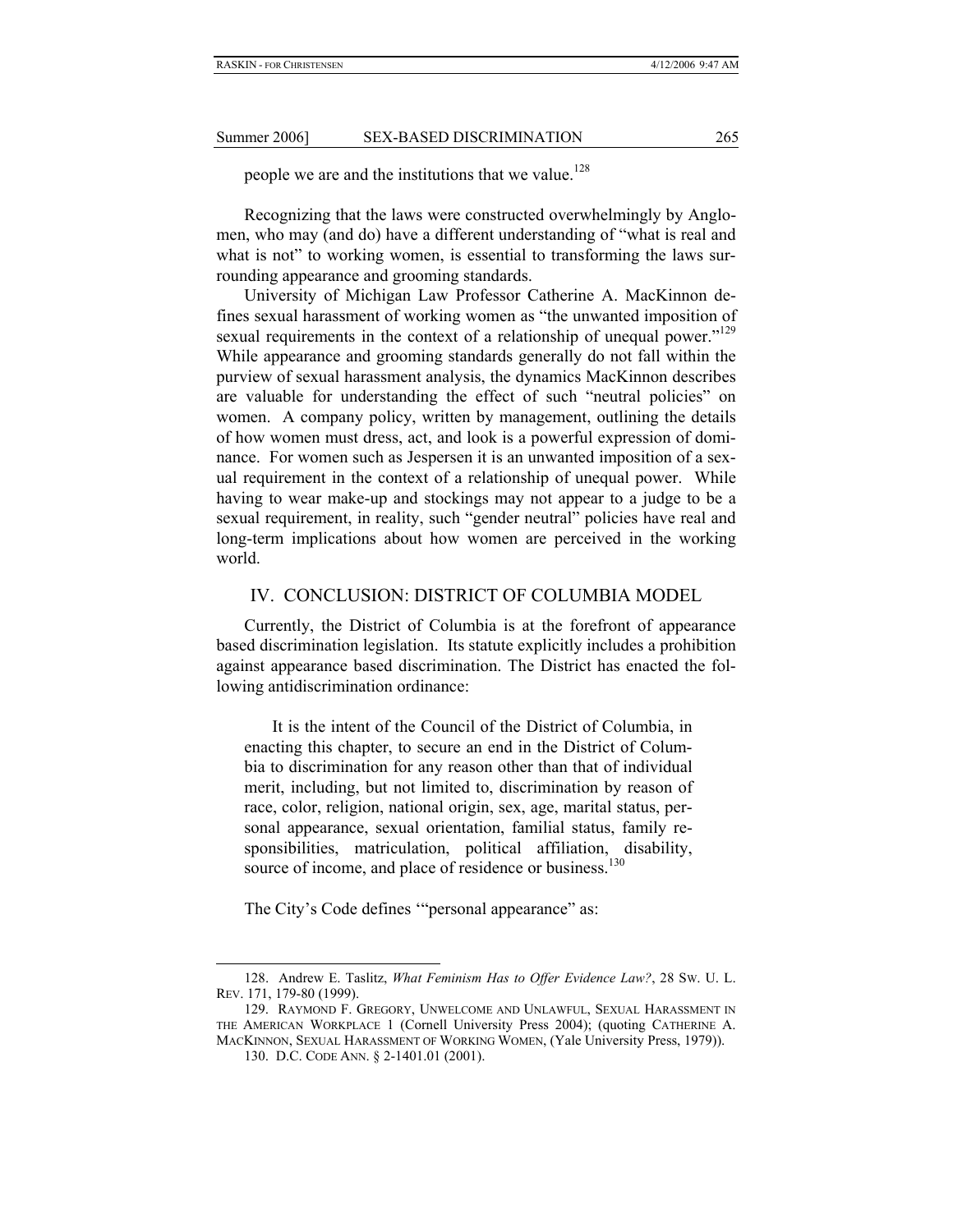[T]he outward appearance of any person, irrespective of sex, with regard to bodily condition or characteristics, manner or style of dress, and manner or style of personal grooming, including, but not limited to, hair style and beards. It shall not relate, however, to the requirement of cleanliness, uniforms, or prescribed standards, when uniformly applied for admittance to a public accommodation, or when uniformly applied to a class of employees for a reasonable business purpose; or when such bodily conditions or characteristics, style or manner of dress or personal grooming presents a danger to the health, welfare or safety of any individual.<sup>131</sup>

The District of Columbia applies its antidiscrimination laws, including the prohibition of "personal appearance" discrimination, via the following, broad statement of law:

Every individual shall have an equal opportunity to participate fully in the economic, cultural and intellectual life of the District and to have an equal opportunity to participate in all aspects of life, including, but not limited to, in employment, in places of public accommodation, resort or amusement, in educational institutions, in public service, and in housing and commercial space accommodations.<sup>132</sup>

The benefit of state and local appearance discrimination employment statutes has begun to be recognized by scholars and localities nationwide.<sup>133</sup> "Employers would be encouraged to hire applicants based solely on legitimate qualifications and business concerns, instead of on stereotypical and unfounded assumptions." $134$  Furthermore, these laws would give individuals harmed by unfounded stereotyping a mechanism for change: "an avenue of relief should also exist for individuals who face and endure real and damaging discrimination based on their outward appearance."<sup>135</sup>

Most applicants and employees receive inadequate protection from appearance discrimination. Although some appearance claims might fall within the scope of Title VII, the ADA, or the ADEA, the vast majority of appearance discrimination claims are not actionable. Furthermore, even where a connection to a protected category can be argued, many claims likely will fail because courts will characterize these claims as discrimination based on appearance, as opposed to a characteristic related to the exist-

<sup>131.</sup> *Id*. at § 2-1401.02.

<sup>132.</sup> *Id*. at § 2-1402.01.

<sup>133.</sup> Elizabeth M. Adamitis, *Appearance Matters: A Proposal to Prohibit Appearance Discrimination in Employment*, 75 WASH. L. REV. 195, 212 (2000).

<sup>134.</sup> *Id*.

<sup>135.</sup> *Id*.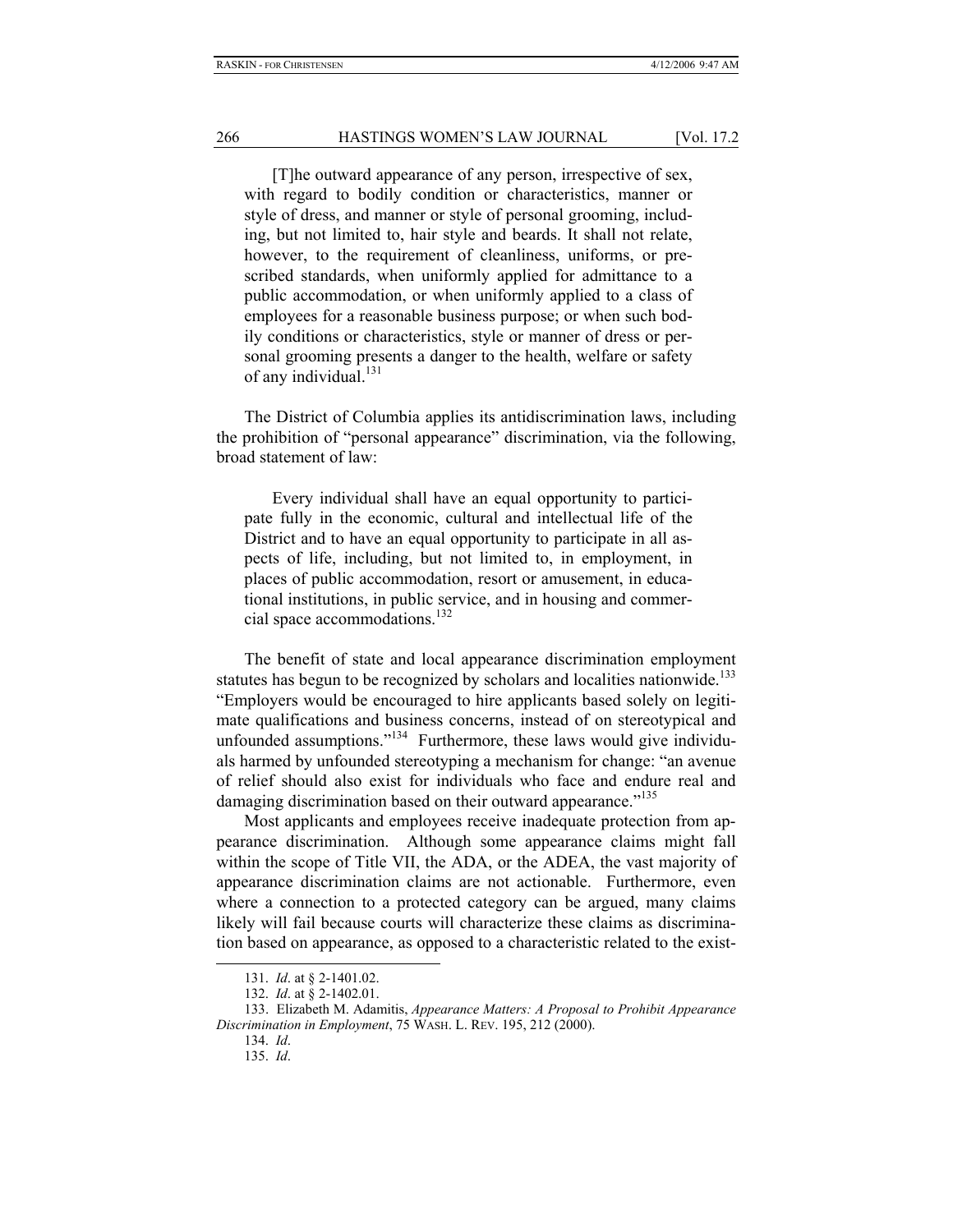ing category.

l

Like Adamitis, I argue that appearance discrimination victims should not be limited to existing laws.<sup>136</sup> Instead, I urge local municipalities and state governments to amend their legislation to include prohibitions against appearance based discrimination. Doing so will ensure that employers will no longer use Title VII's language and the courts' deference to reinforce "harmless" or "neutral" sexual stereotypes. Instead, legislation modeled after the District's ordinance would encourage employers to avoid creating policies and making employment decisions that involve forcing employees to conform to damaging gender stereotypes.